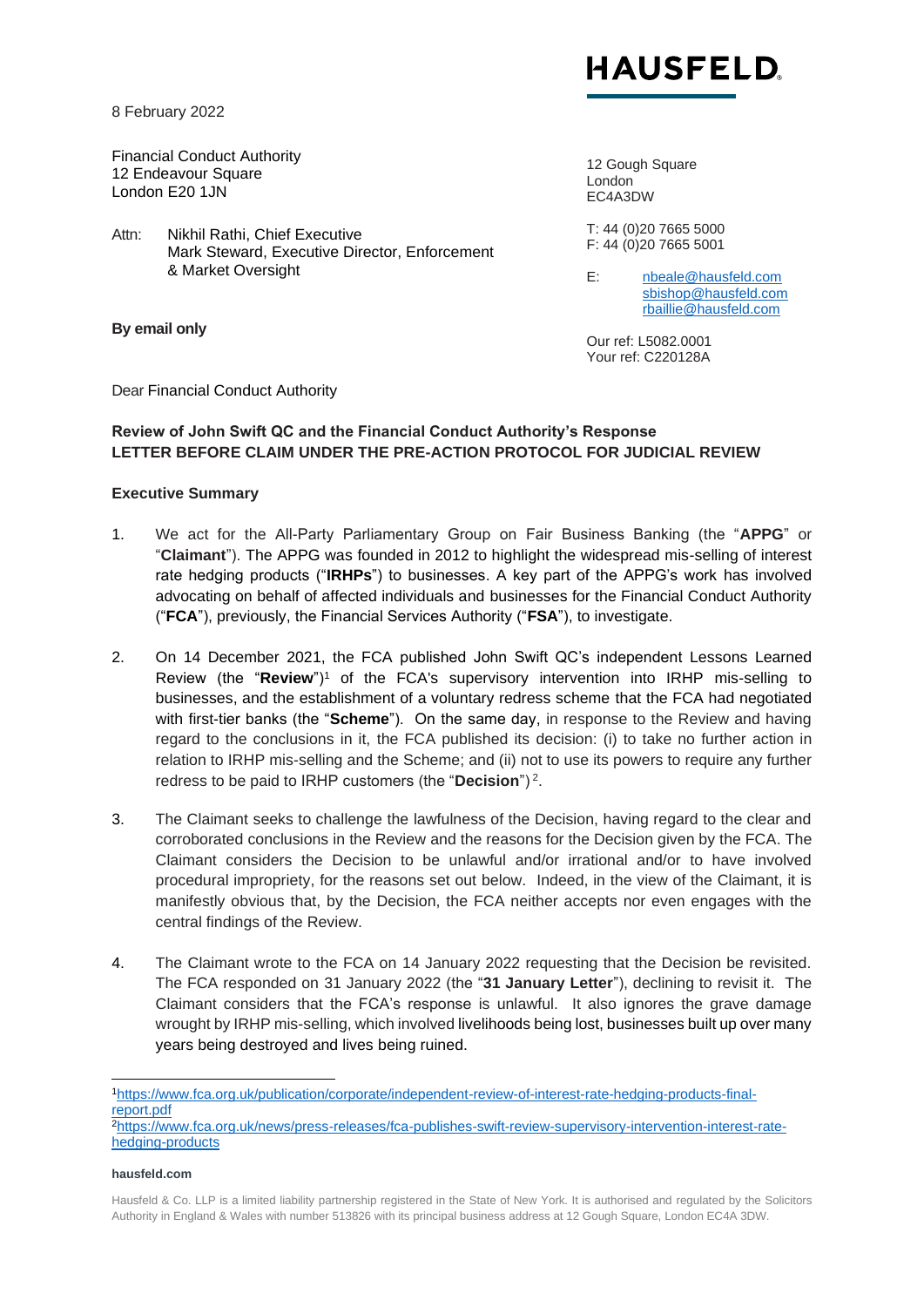

- 5. This is the Claimant's letter before claim pursuant to paragraph 14 of the Pre-Action Protocol for Judicial Review (the "**Protocol**"). It contains the details set out in section 1 of Annex A to the Protocol. Whilst this letter is intended to put the Claimant's case fully, in accordance with the letter and spirit of the Protocol, at this early stage the Claimant must necessarily reserve the right to amend or augment its case or grounds in due course, and its rights remain fully reserved.
- 6. Please note that the Claimant intends to publish this letter and any response from the FCA (including enclosures), absent any specific requests to the contrary, which the Claimant will consider.

#### **Part 1 – Proposed claim for judicial review**

7. The proposed defendant is:

The Financial Conduct Authority 12 Endeavour Square London E20 1JN

### **Part 2 – The Claimant**

- 8. The Claimant is the All Party Parliamentary Group on Fair Business Banking, a cross-party group of Members of the Houses of Commons and Lords that was established to address IRHP misselling. In the current Parliament, the Claimant's Co-Chairs are Kevin Hollinrake MP (Conservative) and William Wragg MP (Conservative). The Vice-Chairs are Bill Esterson MP (Labour), Lord Holmes of Richmond (Conservative), Tonia Antoniazzi MP (Labour), Dr. Lisa Cameron (SNP), Lord Cromwell (crossbench), Alison Thewliss MP (SNP), The Early of Lindsay (Conservative), James Cartlidge MP (Conservative), Sammy Wilson MP (DUP), Chris Stephens MP (SNP), Ben Lake MP (Plaid Cymru), Julian Knight MP (Conservative), Viscount Waverley (crossbench), Harriett Baldwin MP (Conservative), Kirsty Blackman MP (SNP), Chris Matheson MP (Labour), Alexander Stafford MP (Conservative), Chris Law MP (SNP), Peter Gibson MP (Conservative), Tom Tugendhat MP (Conservative), Peter Dowd MP (Labour), and Greg Smith (Conservative).
- 9. For nearly a decade, the Claimant has campaigned on behalf of and advocated for the thousands of victims of IRHP mis-selling. It has been instrumental in conceiving of and establishing the Business Banking Resolution Scheme, an alternative dispute resolution mechanism created in the wake of IRHP mis-selling, and it maintains a network of support that is populated by a significant number of the customers who transacted the Excluded Transactions (defined below). The Claimant also has experience in litigation, having been granted permission to intervene in cases which affected its stakeholders and constituents, namely *Sevilleja v Marex Financial* [2020] UKSC 31 (rule against reflective loss) and *Pakistan International Airline Corp v Times Travel*  [2021] UKSC 40 (economic duress).
- 10. For the avoidance of doubt, the Claimant contends that it has standing to claim for judicial review of the Decision because:
	- a. of its status as described above;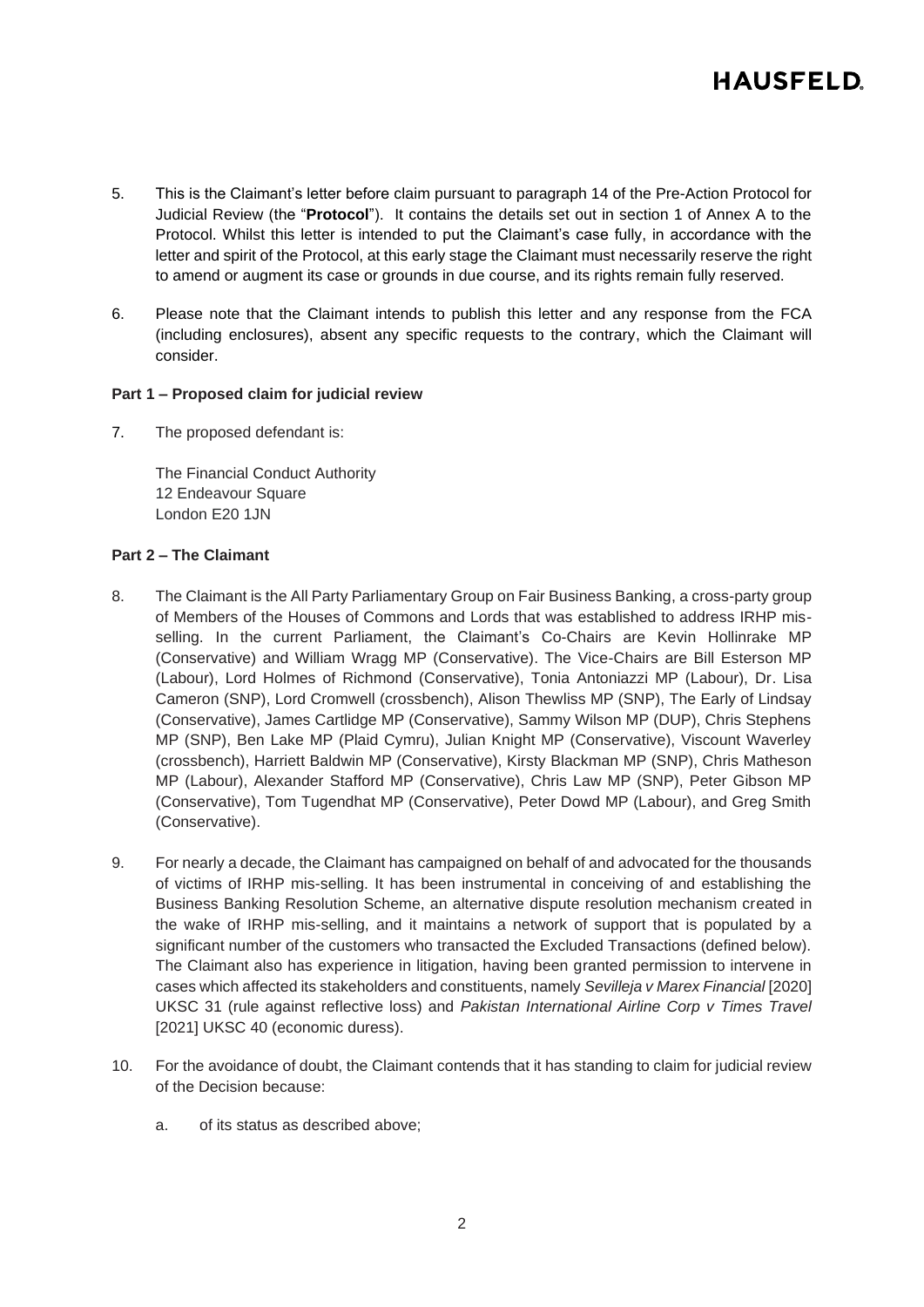

- b. this is a public interest challenge concerning the lawfulness of the Decision, which has denied access to justice to thousands of bank customers, for whom the APPG was created, and on whose behalf the APPG has advocated for nearly a decade. In the context of such a challenge, anyone with a real and genuine interest in the decision under challenge (which the APPG has in the Decision) is likely to be found to have standing (e.g. *R v Secretary of State for Foreign Affairs, ex p World Development Movement* [1995] 1 WLR 386, DC, 392– 396 per Rose LJ); and/or
- c. the proposed grounds are based on conventional public law principles.

### **Part 3 – The Defendant's reference**

11. This letter will be emailed to all FCA email addresses included in the correspondence between the Claimant and the FCA referred to above concerning this matter.

The FCA's reference: C220128A

#### **Part 4 – The Claimant's legal advisers**

12. The details of the Claimant's legal advisers dealing with this claim are as follows:

Solicitors: Ned Beale, Simon Bishop, Rachael Baillie Hausfeld & Co LLP 12 Gough Square London EC4A 3DW Ref: L3035.0004 Email: [nbeale@hausfeld.com;](mailto:nbeale@hausfeld.com) [sbishop@hausfeld.com;](mailto:sbishop@hausfeld.com) [rbaillie@hausfeld.com](mailto:rbaillie@hausfeld.com) Tel: 020 7665 5000

Counsel: Thomas Roe QC, 3 Hare Court Anna Lintner, 39 Essex

13. All correspondence should be directed to the Claimant's solicitors. Please send all emails to all three email addresses.

#### **Part 5 – Details of the matter being challenged**

14. The Claimant seeks to challenge the Decision having regard to: (i) the clear conclusions in the Review as to the so-called "**Sophistication Test**" (as amended) that was adopted in the Scheme, which excluded over 10,000 IRHP transactions (the "**Excluded Transactions**") from the Scheme. This is understood to have denied redress to over 5,000 bank customers (the "**Excluded Customers**") on an arbitrary basis and in contravention of the regulatory purview of the FSA (as the FCA then was); (ii) the relevant regulatory framework and the extant powers of the FCA to establish a mechanism for redress for customers who were party to the Excluded Transactions; and (iii) the reasons given for the Decision.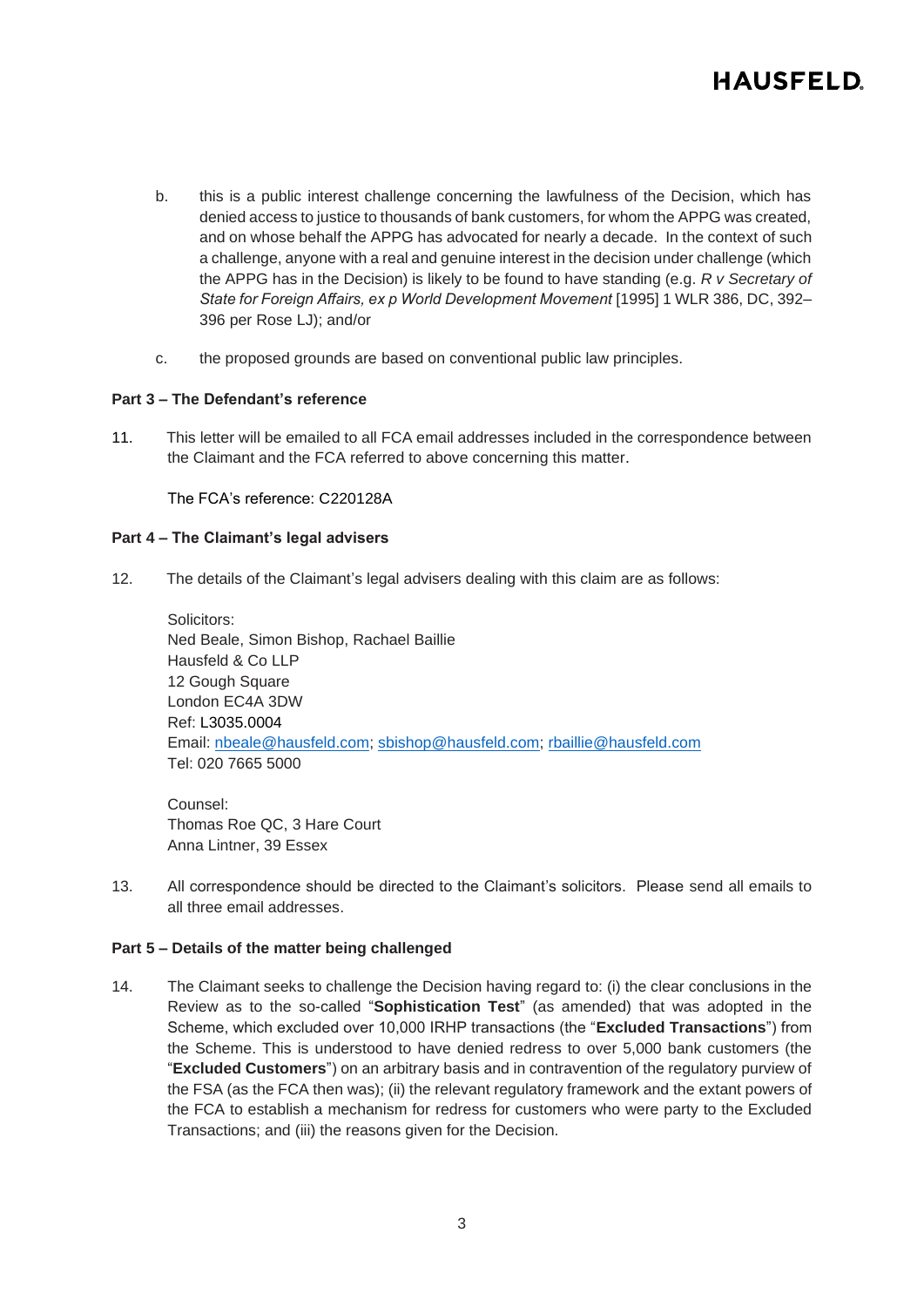#### **Part 6 – Details of any interested party**

15. There are no interested parties.

### **Part 7 – The Issue**

#### **Legislative framework**

#### *Regulatory objectives of the FSA/FCA*

- 16. The FSA was originally created by the Financial Services and Markets Act 2000 ("**FSMA**") to regulate insurance, investment business and banking. FSMA set out the FSA's key regulatory objectives, which included market confidence, financial stability, the protection of consumers, and the reduction of financial crime.<sup>3</sup> In discharging its general functions, the FSA was required to have regard to the following considerations under s 2(3) of FSMA:<sup>4</sup>
	- *(a) the need to use its resources in the most efficient and economic way;*
	- *(b) the responsibilities of those who manage the affairs of authorised persons;*
	- *(c) the principle that a burden or restriction which is imposed on a person, or on the carrying on of an activity, should be proportionate to the benefits, considered in general terms, which are expected to result from the imposition of that burden or restriction;*
	- *(d) the desirability of facilitating innovation in connection with regulated activities;*
	- *(e) the international character of financial services and markets and the desirability of maintaining the competitive position of the United Kingdom;*
	- *(f) the need to minimise the adverse effects on competition that may arise from anything done in the discharge of those functions;*
	- *(g) the desirability of facilitating competition between those who are subject to any form of regulation by the [FSA];*
	- *(h) the desirability of enhancing the understanding and knowledge of members of the public of financial matters (including the UK financial system).*
- 17. The objective of consumer protection was further defined in s 5 of FSMA as securing the appropriate degree of protection for consumers. <sup>5</sup> The FSA was required to have regard to the

 $3$  FSMA s 2(2) as amended by the Financial Services Act 2010. Subsection (ba) – "financial stability" was inserted by the Financial Services Act 2010 on 8 April 2010. Originally, s 2(2)(b) also included "public awareness" as a regulatory objective, but this was omitted on 12 October 2010 by the Financial Services Act 2010. This section was superseded on 24 January 2013 by Part 1A, as amended by the Financial Services Act 2012.

<sup>4</sup> FSMA s 2(3) as amended by the Financial Services Act 2010. This amendment inserted subsection (h).

<sup>5</sup> Section 5(1) FSMA. This section was superseded on 24 January 2013 by Part 1A, as amended by the Financial Services Act 2012.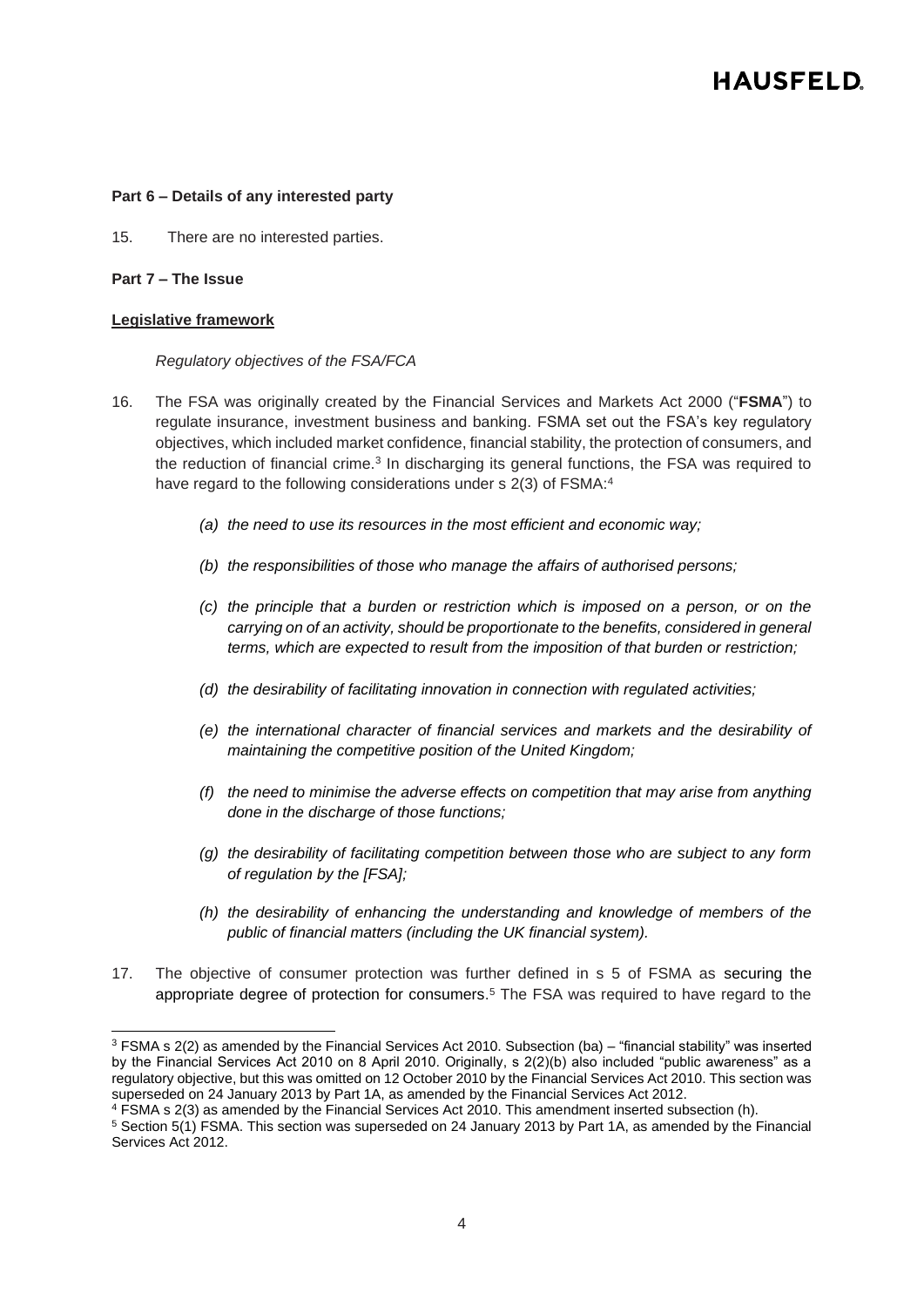following considerations when considering what degree of protection may be appropriate:<sup>6</sup>

*(a) the differing degrees of risk involved in different kinds of investment or other transaction;*

*(b) the differing degrees of experience and expertise that different consumers may have in relation to different kinds of regulated activity;*

*(ba) any information which the consumer financial education body has provided to the Authority in the exercise of the consumer financial education function;*

*(c) the needs that consumers may have for advice and accurate information; and*

*(d) the general principle that consumers should take responsibility for their decisions.*

- 18. The definition of "consumer" under s 5 has been amended but has not materially changed over time.<sup>7</sup> The key concept is that a consumer is a person (i) who uses or may use any of the services provided by authorised persons carrying out regulated activities or those acting as appointed representatives; (ii) who has rights or interests derived from or attributable to the use of such services by other persons; or (iii) whose rights or interests may be adversely affected by the use of any such services by persons acting on their behalf or in a fiduciary capacity in relation to them.
- 19. The FSA was later restructured in 2013 and became the FCA, with some of its responsibilities being transferred to the Prudential Regulation Authority ("**PRA**"). As part of this restructuring, FSMA was substantially amended. The amendments and restructuring included reframing the FCA's objectives in a new Part 1A which supersedes the earlier Part 1 of FSMA.
- 20. The FCA's strategic objective is to ensure that the relevant markets function well.<sup>8</sup> Its operational objectives are consumer protection, integrity and competition.<sup>9</sup> Section 1B(4) of FSMA states that the FCA must, so far as is compatible with acting in a way which advances the consumer protection objective or the integrity objective, discharge its general functions in a way which promotes effective competition in the interests of consumers.
- 21. The consumer protection objective is further defined in s 1C FSMA. It is materially the same as the earlier definition set out in s 5 which applied to the FSA, save that it includes the following additional considerations for the FCA to take into account when considering the appropriate degree of consumer protection:

*(e) the general principle that those providing regulated financial services should be expected to provide consumers with a level of care that is appropriate having regard to the* 

<sup>6</sup> Section 5(2) FSMA. Subsection (ba) was inserted on 12 October 2010 by the Financial Services Act 2010.

<sup>7</sup> Section 5(3) FSMA originally referred to the definition of "consumer" in s 138. The subsection was amended on 8 April 2010 by the Financial Services Act 2010 to refer to sections 425A and 425B. Those definitions are substantially similar to the definition of consumer. This has since been superseded by s 1G of FSMA (as currently enacted), which again provides a similar definition of consumer.

<sup>&</sup>lt;sup>8</sup> Section 1B(2) FSMA.

<sup>9</sup> Section 1B(3) FSMA.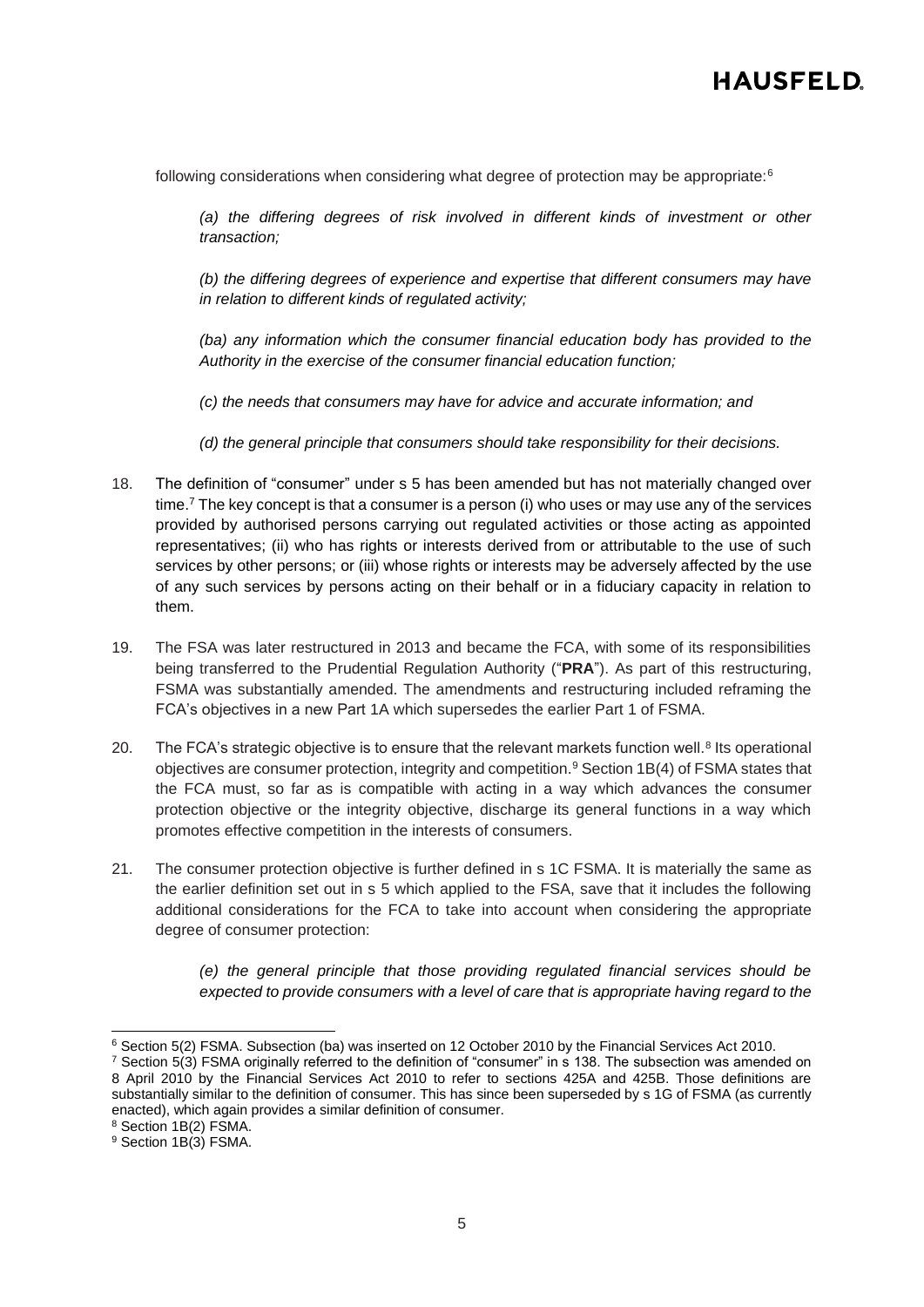*degree of risk involved in relation to the investment or other transaction and the capabilities of the consumers in question;*

*(f) the differing expectations that consumers may have in relation to different kinds of investment or other transaction;* 

*…*

*(h) any information which the scheme operator of the ombudsman scheme has provided to the FCA pursuant to section 232A.*

22. The definition of "consumer" is now found in s 1G, but this is not materially different from the definition that applied previously.

*Regulatory status of IRHPs*

- 23. Section 22 of FSMA sets out the broad test for classes of activities and categories of investments that are regulated. These are further defined in the Financial Services and Markets Act 2000 (Regulated Activities) Order 2001 (the "**RAO**"). <sup>10</sup> The RAO provides that regulated activities include, *inter alia*, (i) dealing in investments as principal (article 14); (ii) dealing in investments as agent (article 21); (iii) arranging deals in investments (article 25); and (iv) advising on investments (article 53).
- 24. Part III of the RAO sets out the kinds of investments that are specified for the purposes of s 22 FMSA. These include, pursuant to article 85, "Contracts for difference etc." which are stated to be:
	- *a. a contract for differences; or*

*b. any other contract the purpose or pretended purpose of which is to secure a profit or avoid a loss by reference to fluctuations in –*

*i. the value or price of property of any description; or*

*ii. an index or other factor designated for that purpose in the contract.*

25. The FSA recognised<sup>11</sup> that IRHPs are a type of contract for difference under article 85 RAO, as their purpose is to secure a profit or avoid a loss by reference to fluctuations in interest rates. Therefore, these instruments fall within the FSA and FCA's regulatory remit.

*Regulatory obligations imposed on banks*

26. FSMA granted the FSA (and later the FCA) the power to make rules, which are published in the Handbook. The Handbook is divided into modules and contains, among other things, High-Level Standards, which include overarching requirements such as the Principles for Businesses (the

<sup>&</sup>lt;sup>10</sup> Financial Services and Markets Act 2000 (Regulated Activities) Order 2001, SI 2001/544.

<sup>&</sup>lt;sup>11</sup> Review, pg 51, para 36.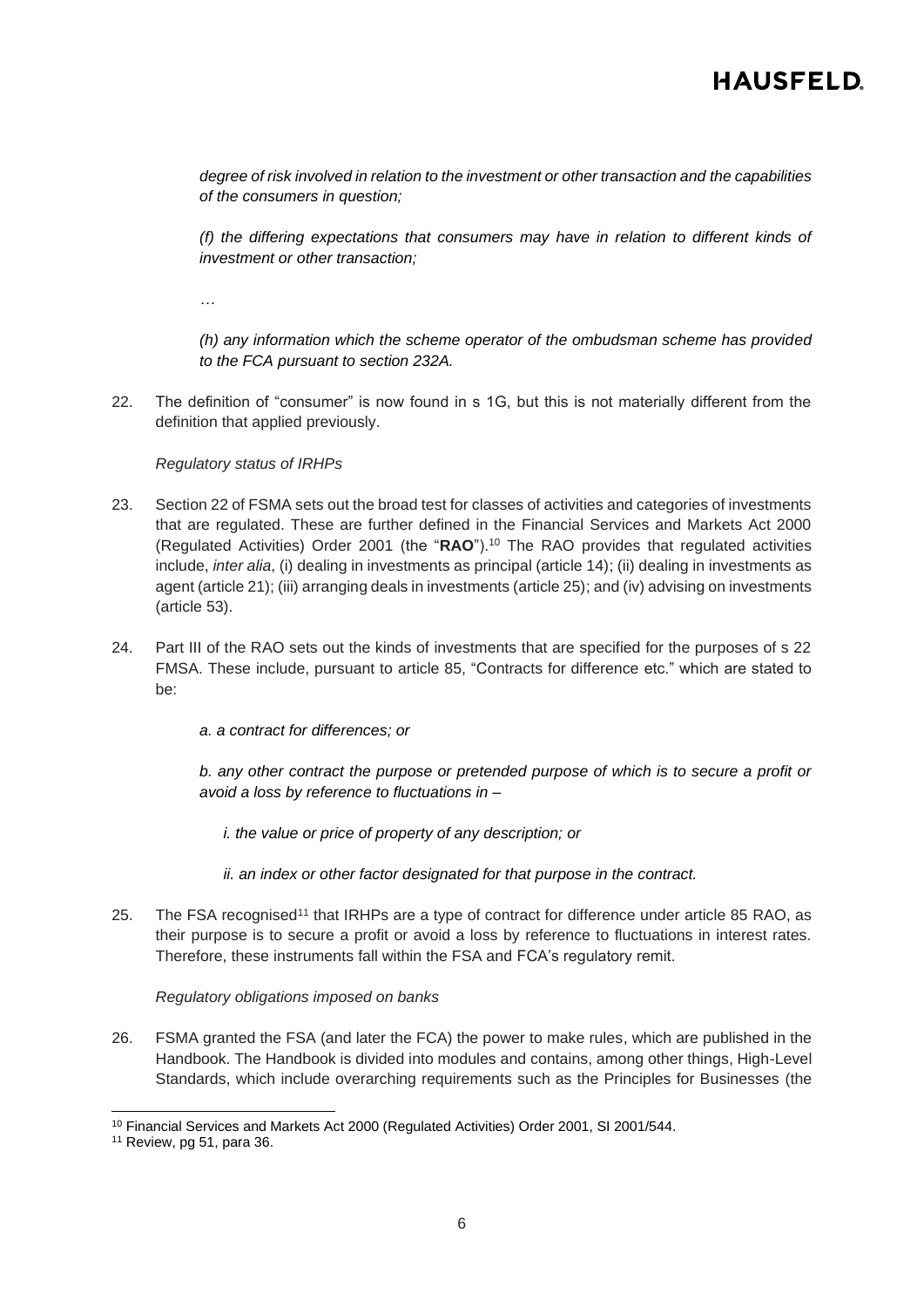"**Principles**") that outline fundamental obligations of all regulated firms, and Business Standards, which outline the day-to-day conduct rules that apply to all regulated firms.

- 27. The Principles have remained largely unchanged since their introduction. The key Principles relevant to the sale of IRHPs are:
	- *6. Customers' interests*
	- *A firm must pay due regard to the interests of its customers and treat them fairly.*
	- *7. Communications with clients*

*A firm must pay due regard to the information needs of its clients, and communicate information to them in a way which is clear, fair and not misleading.*

*8. Conflicts of interest*

*A firm must manage conflicts of interest fairly, both between itself and its customers and between a customer and another client.*

*9. Customers: relationships of trust*

*A firm must take reasonable care to ensure the suitability of its advice and discretionary decisions for any customer who is entitled to rely upon its judgment*

- 28. The Review found that the FSA identified Principles 6 and 7 as relevant to the sale of IRHPs for the purposes of the Scheme.<sup>12</sup>
- 29. The Business Standards module of the Handbook contains a section setting out Conduct of Business ("**COB**") rules. The original rules were updated from time to time until 31 October 2007, when they were replaced with the Conduct of Business Sourcebook ("**COBS**"). As the mis-selling of IRHPs spanned both periods, both sets of rules are relevant.
- 30. The FSA identified the following provisions as relevant to the sale of IRHPs for the purposes of the Scheme:<sup>13</sup>
	- a. for sales up to 31 October 2007: COB 2.1.3 R (the requirement to take reasonable steps to communicate information in a way which is clear, fair and not misleading), COB 5.2.5 R (the requirement to take reasonable steps to ensure that a firm has sufficient personal and financial information about a customer when giving a personal recommendation concerning a designated investment), COB 5.4.3 R to COB 5.4.6 E (the requirement to give risk warnings to customers) and COB 5 Annex 1 (a risk warning notice); and
	- b. for sales from 1 November 2007: COBS 2.1.1 R (the requirement to act fairly and professionally in accordance with the best interests of the firm's client), COBS 2.2.1 R (the requirement to give appropriate information in a comprehensible form to a client so that

 $12$  Review, pg 60, para 64(a).

<sup>13</sup> Review, pgs 60-61, para 64(b)-(c).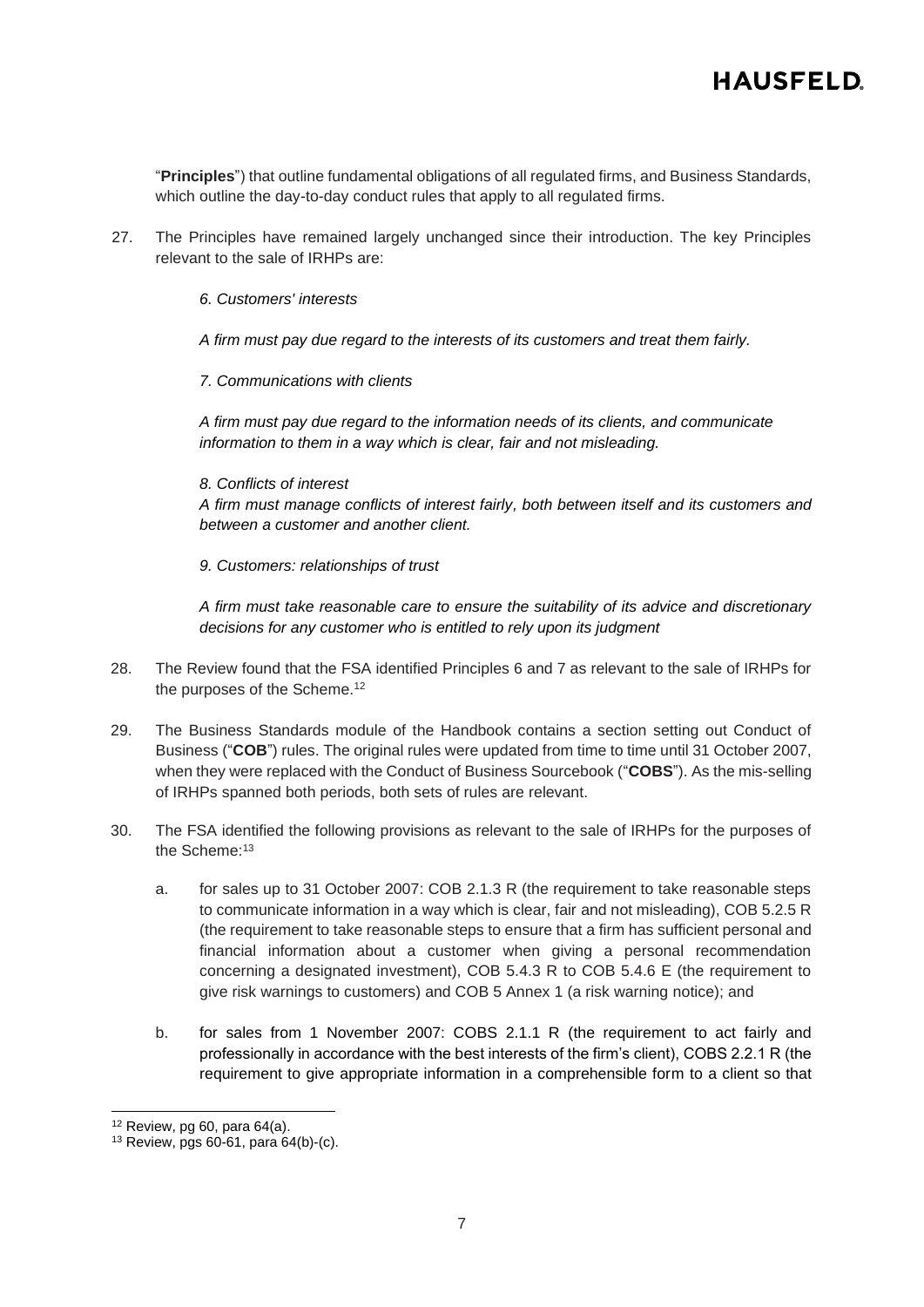the client is reasonably able to understand the nature and risks of the service and of the specific type of designated investment that is being offered and, consequently, to take investment decisions on an informed basis), COBS 4.2.1 R (the requirement for the firm's communication to be fair, clear and not misleading), and COBS 14.3.2 R (the requirement to provide a client with a general description of the nature and risks of designated investments, taking into account, in particular, the client's categorisation as a retail client or a professional client).

- 31. The Review found that the following provisions were also relevant to the sale of IRHPs:
	- a. for sales up to 31 October 2007: COB 2.2 in its entirety, which broadly required firms to conduct their business with integrity and to pay due regard to the interests of their customers and to treat them fairly. COB 2.2 states that its purpose is to ensure that a firm does not conduct business under arrangements that might give rise to a conflict with its duty to customers. It therefore prohibits inducements that could create conflicts of interest; and
	- b. for sales from 1 November 2007:
		- i. COBS 2.1.2 R, which prohibits firms from seeking to exclude or restrict the duties or liabilities they owe to clients under the regulatory system;
		- ii. COBS 9.2.1 R which requires firms to take reasonable steps to ensure that a personal recommendation, or a decision to trade, is suitable for its client. Those steps included obtaining necessary information regarding the client's relevant knowledge and experience in the investment field, financial situation and investment objectives; and
		- iii. COBS 10.2.1 R, which requires firms to ask clients to provide information regarding its relevant knowledge and experience in the investment field, so as to enable the firm to assess whether the service or product envisaged was appropriate for the client. This included consideration of whether the client had the requisite knowledge and experience to understand the risks involved.

#### *Regulatory protections of different customers*

32. In addition to setting out rules for the conduct of banking business, COB and later COBS also set out different categories of customers, who were given different levels of regulatory protection.<sup>14</sup> Both COB and COBS set out three categories of customers. The categories were:

| Degree of regulatory<br>protection | <b>COB classification</b>  | <b>COBS classification</b>   |
|------------------------------------|----------------------------|------------------------------|
| Most protected/regulated           | <b>Private Customer</b>    | <b>Retail Client</b>         |
| Less protected/regulated           | Intermediate Customer      | Professional Client          |
| Least protected/regulated          | <b>Market Counterparty</b> | <b>Eligible Counterparty</b> |

 $14$  Review, pg 55 para 50-51 and pg 58, para 57.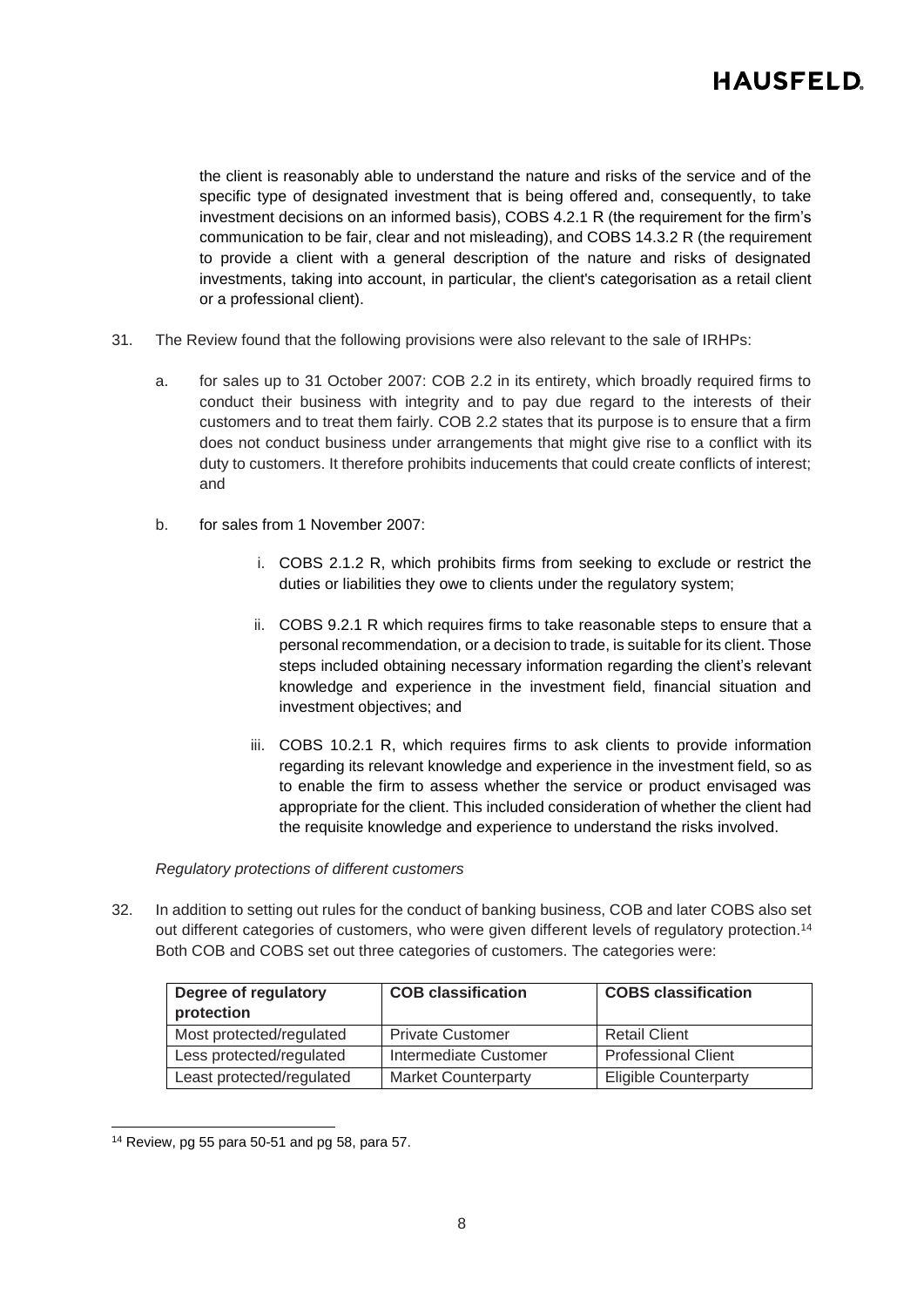- 33. Under both COB and COBS, all customers were Private/Retail customers unless they met the test for Intermediate/Professional customers or Market/Eligible Counterparties. Additionally, firms and their customers could "opt up" into a higher category of customer (with a corresponding reduction in regulatory protection) if certain criteria were met.
- 34. Under COB, certain types of customers were designated as Intermediate Customers. These were: a local authority or public authority; a body corporate whose shares have been listed or admitted to trading on any European Economic Area exchange or on the primary board of any International Organization of Securities Commissions member country official exchange; or a special purpose vehicle.
- 35. Additionally, a customer whose business met certain quantitative thresholds would be deemed to be an Intermediate Customer, namely:
	- a. a body corporate which has or had at any time during the previous two years (either itself or through its subsidiaries/holding companies), called-up share capital or net assets of at least £5 million;
	- b. a partnership or unincorporated association which has, or has had at any time during the previous two years, net assets of at least £5 million;<sup>15</sup> and
	- c. a trustee of a trust (other than an occupational, small self-administered or stakeholder pension scheme) which has, or has had at any time during the previous two years, assets of at least £10 million.<sup>16</sup>
- <span id="page-8-0"></span>36. In order to opt up from being a Private Customer to an Intermediate Customer, COB required the firm to (i) take reasonable care to determine that the client had sufficient experience and understanding to be classified as an intermediate customer; (i) give a written warning to the client of the protections under the regulatory system that it would lose and sufficient time to consider the implications; and (iii) obtain the client's written consent, or otherwise demonstrate that informed consent had been given. The criteria for a firm to consider whether the client had sufficient experience and understanding were: (a) the client's knowledge and understanding of the relevant designated investments and markets, and of the risks involved; (b) the length of time the client had been active in these markets, the frequency of dealings and the extent to which it had relied on the advice on investments of the firm; (c) the size and nature of transactions that had been undertaken for the client in these markets; and (d) the client's financial standing, which may include an assessment of net worth or of the value of its portfolio.
- 37. The criteria for categorizing different customers were changed under COBS in order to comply with the requirements of the Markets in Financial Instruments Directive.<sup>17</sup> Under COBS, a similar approach was taken in terms of designating certain types of businesses as Professional Clients (such as credit institutions, investment firms, institutional investors, insurance companies and

<sup>&</sup>lt;sup>15</sup> Calculated in the case of a limited partnership without deducting loans owing to any of the partners.

<sup>&</sup>lt;sup>16</sup> Calculated by aggregating the value of the cash and designated investments forming part of the trust's assets, but before deducting its liabilities.

<sup>&</sup>lt;sup>17</sup> Directive 2004/39/EC of the European Parliament and of the Council of 21 April 2004 on markets in financial instruments amending Council Directives 85/611/EEC and 93/6/EEC and Directive 2000/12/EC of the European Parliament and of the Council and repealing Council Directive 93/22/EEC.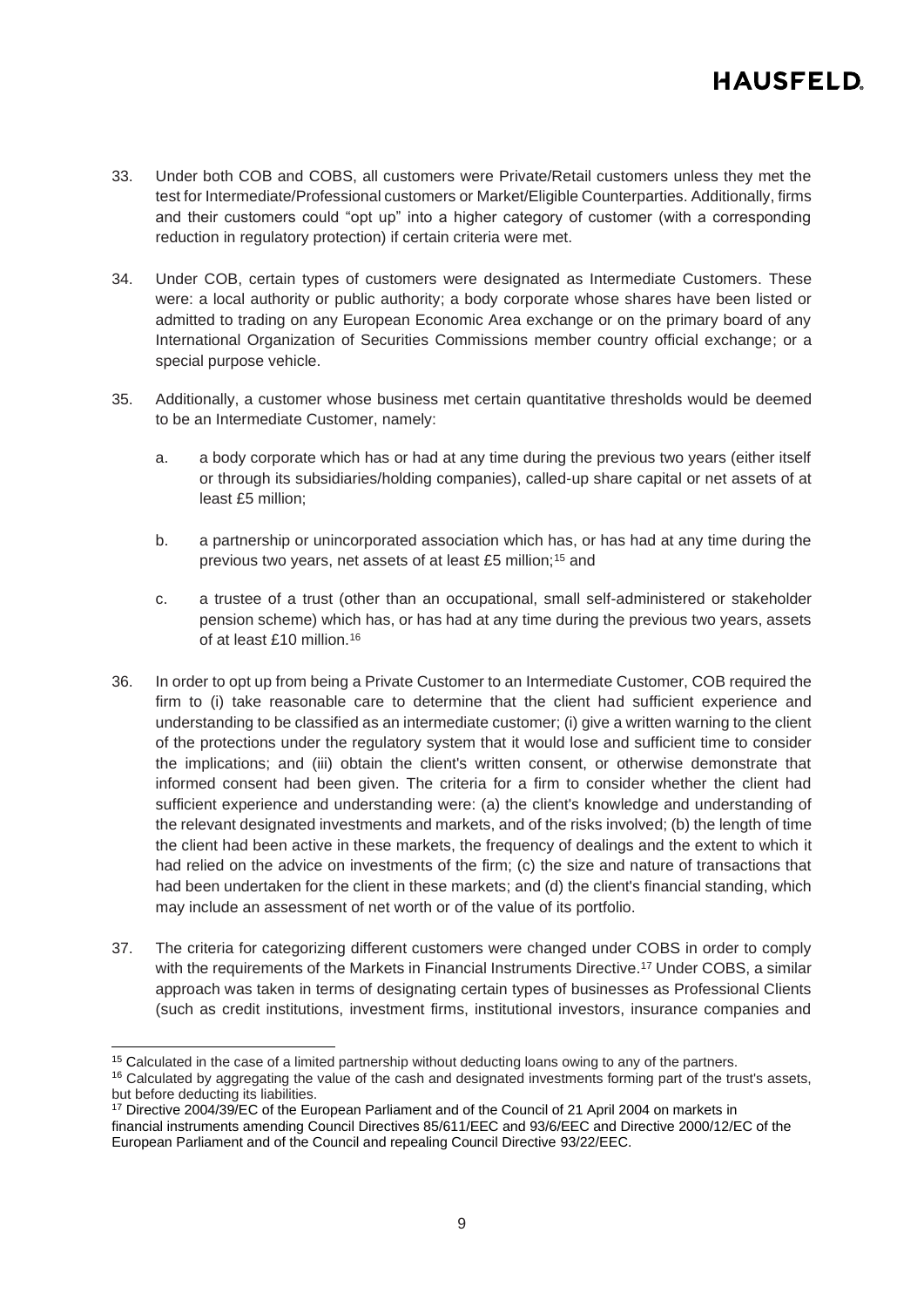pension schemes) and setting quantitative size criteria for other customers. Two of the following criteria needed to be met in order for a customer to be deemed to be a Professional Client:

*in relation to MiFID or equivalent third country business a large undertaking meeting two of the following size requirements on a company basis:*

- *(a) balance sheet total of EUR 20,000,000;*
- *(b) net turnover of EUR 40,000,000;*
- *(c) own funds of EUR 2,000,000;*
- 38. Unlike COB, COBS applies these criteria on an individual company basis, not a group basis. Therefore, COBS includes a larger number of corporate customers in its most regulated customer category.
- <span id="page-9-0"></span>39. The criteria to elect to be a Professional Client under COBS are also more restrictive than the opting up criteria to be an Intermediate Customer under COB. In addition to the firm assessing the customer's knowledge, providing a warning about losing regulatory protections and obtaining informed written consent, under COBS a customer can only opt up if at least two of the following criteria are met:

*(a) the client has carried out transactions, in significant size, on the relevant market at an average frequency of 10 per quarter over the previous four quarters;*

*(b) the size of the client's financial instrument portfolio, defined as including cash deposits and financial instruments, exceeds EUR 500,000;* 

*(c) the client works or has worked in the financial sector for at least one year in a professional position, which requires knowledge of the transactions or services envisaged;*

40. The thresholds to be designated a Market/Eligible Counterparty under COB/COBS are yet more restrictive, as are the criteria to opt in to this categorisation.

*Regulatory powers in response to IRHP mis-selling*

- 41. FSMA granted the FSA, and now the FCA, a range of statutory powers to intervene in response to breaches of the regulatory protections under the Handbook. Of relevance to the Scheme, the FSA had, and the FCA has, the power to: (i) order firms to undertake a consumer redress scheme; (ii) apply for a restitution order for consumers; and (iii) vary firms' permissions to undertake regulated activities.
- 42. A consumer redress scheme is defined in s 404 FSMA as a scheme where a firm is required to take one or more of the following steps: the firm must first investigate whether, on or after the specified date, it has failed to comply with regulatory requirements, whether that failure has caused (or may cause) loss or damage to consumers and, if it has, the firm must determine what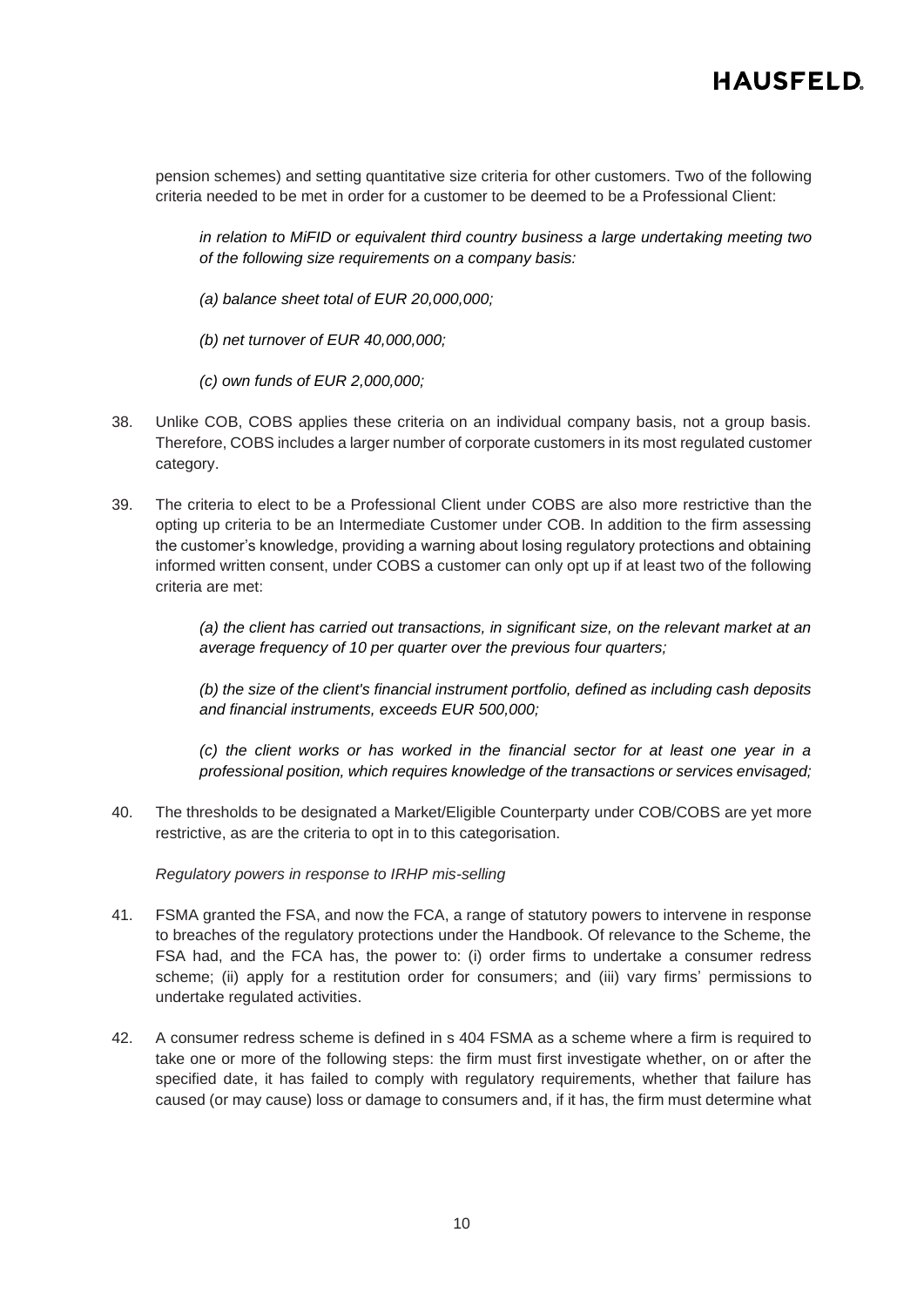the redress should be in respect of the failure and provide that redress to consumers.<sup>18</sup> A firm can be required to take these steps even if a defence of limitation becomes available to it in respect of the loss or damage in question<sup>19</sup>. Section 404A sets out examples of the kinds of rules that the FSA could, and the FCA can, impose on firms in carrying out a redress scheme.

- 43. Pursuant to s 404(1) FMSA, the FSA could, and the FCA can, order a redress scheme if: (a) it appears that "*there may have been a widespread or regular failure … to comply with requirements*"; (b) it appears that "*as a result, consumers have suffered (or may suffer) loss or damage in respect of which, if they brought legal proceedings, a remedy or relief would be available in the proceedings*"; and (c) it is considered to be "*desirable to make rules for the purpose of securing that redress is made to the consumers in respect of the failure (having regard to other ways in which consumers may obtain redress)*" 20 .
- 44. The FSA was, and the FCA is, also able to either apply to the High Court for a restitution order or make such an order itself under ss 382 or 384 of FSMA respectively. The requirements for making an application or an order are that a person has contravened a relevant requirement, or been knowingly concerned in the contravention of such a requirement, and (a) that profits have accrued to him as a result of the contravention; or (b) that one or more persons have suffered loss or been otherwise adversely affected as a result of the contravention.<sup>21</sup> A restitution order requires firms to pay a just amount to those affected<sup>22</sup> having regard to the profits that appear to have been accrued or the extent of the loss or other adverse effect.<sup>23</sup> The specific contraventions which triggered the FSA's, and now trigger the FCA's, power to make or seek a restitution order have changed over time, but contravention of a requirement by or under FSMA has always been a basis for the exercise of this power.<sup>24</sup>
- 45. Finally, the FSA's power to grant permission to a firm under Part IV FSMA (as was then in force) to carry out a regulated activity also included the power to impose certain conditions which required the firm to take or refrain from taking certain actions.<sup>25</sup> The FSA also had the power to vary any conditions on its own initiative if it was desirable to do so in order to protect the interests of consumers or potential consumers.<sup>26</sup>
- 46. Part IV FSMA has been replaced with a new statutory regime in Part 4A which reflects the division of certain regulatory responsibilities and functions between the FCA and PRA. However, the power to grant permissions, impose conditions and vary conditions remains in all material respects the same for the FCA in respect of IRHP mis-selling.<sup>27</sup>

### **The Facts**

*IRHP Mis-selling and the FSA's Response*

<sup>18</sup> Section 404(4)-(7) FSMA.

<sup>19</sup> Section 404(8) FSMA.

 $20$  Section 404(1) FSMA.

 $21$  Section 384(1) FSMA. To obtain a court order under s 382, the FSA/FCA need to prove these same factors to the court's satisfaction.

 $22$  As defined in s 382(8) and 384(6) FSMA.

<sup>23</sup> Sections 382(2) and 384(5) FSMA.

<sup>&</sup>lt;sup>24</sup> Sections  $382(9)(a)(i)$  and  $384(7)(a)$ .

<sup>25</sup> Sections 42 and 43 FSMA.

<sup>&</sup>lt;sup>26</sup> Section 45 FSMA.

<sup>27</sup> Sections 55E, 55G and 55J of FSMA.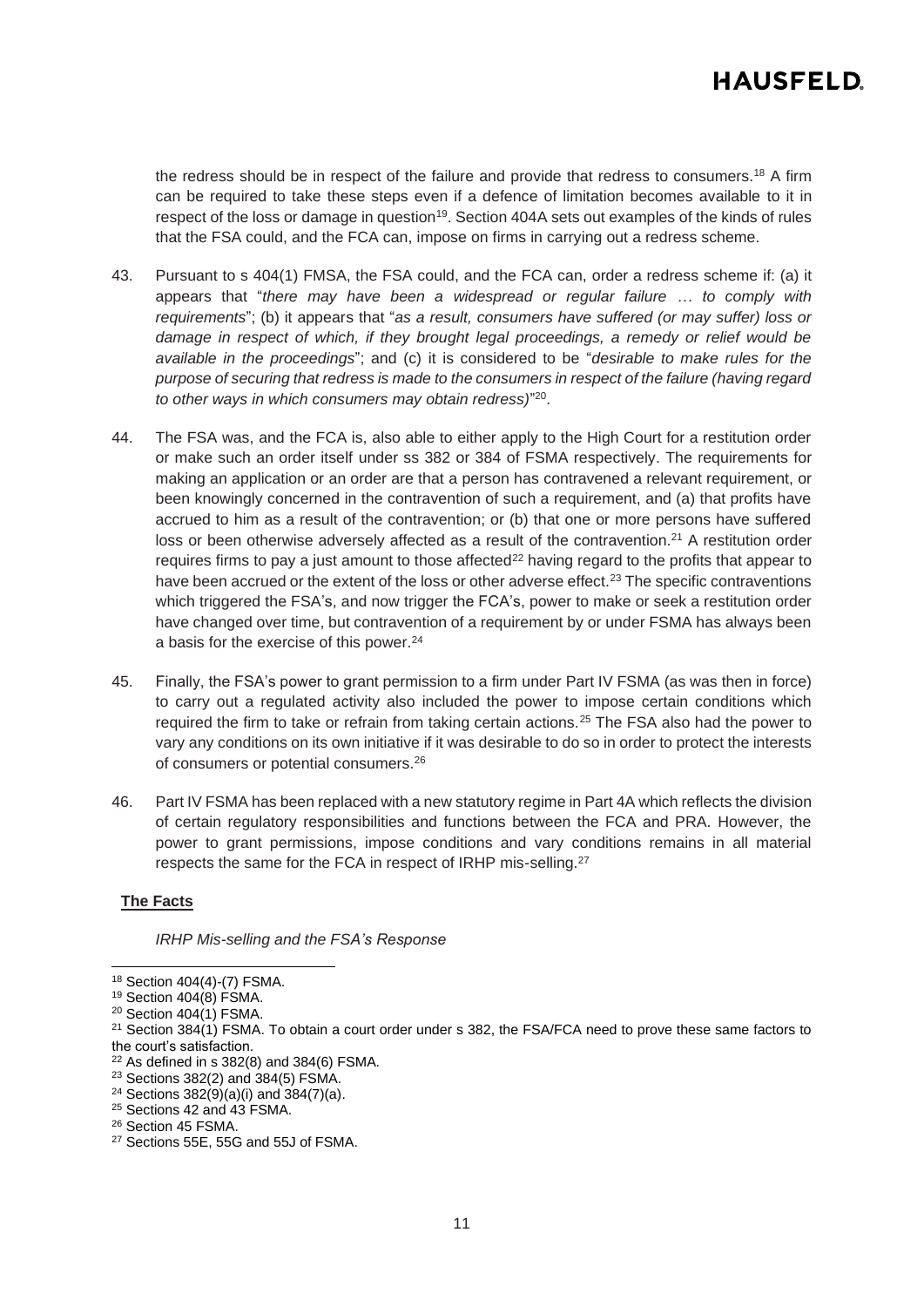- 47. According to the Review, the FSA first became aware of potential IRPH mis-selling in 2010 and for a period of two years thereafter, complaints directly to the FSA and to the banks substantially increased in number. By March 2012 the FSA was facing increasing public pressure to do something about IRHP mis-selling, including from campaigning groups such as Bully Banks, interventions from MPs on behalf of constituents, further individual complainants, and increasing media scrutiny. In this light it was treating the mis-selling of IRHPs as "*an issue requiring further investigation*" <sup>28</sup> and commenced a period of further information gathering.
- 48. At this stage, it is recorded in the Review that the FSA had a limited understanding of the extent of the issue and assumed that just 5% of IRHPs had been mis-sold (on the basis of the rate of success of IRHP complaints made to the Financial Ombudsman Service), but that it later became clear to the FSA that the mis-selling rate was likely to be much higher than first thought<sup>29</sup>.
- 49. The FSA proceeded to gather information as to how many IRHPs had been sold so that it might understand the potential volume of transactions in scope. Having established that the issue was extremely widespread, the FSA considered the options available to it as to its regulatory response. The Review refers to a memorandum entitled "*Options For Action On Interest Rate Derivatives*", and records the manner in which the FSA carried out this exercise:

*The options were assessed against the FSA's desired outcomes, which the memorandum identified as: (i)* swift and appropriate remediation for customers who had suffered *misselling; (ii) the need for the chosen option to "lead to fairer and/or faster redress than consumers might otherwise receive (were we to take a different action, or none)", "be legally robust/enforceable/ etc.; and", "not [to] place unsustainable burdens on [the FSA's] resources given other supervisory priorities"; and (iii) to ensure adequate mitigation against the re-occurrence of similar issues in the future. The memorandum also emphasised that "opting for what seems initially to be swifter actions generally makes in practice for messier and delayed solutions in the longer run. Early investment in gathering a strong evidence base speeds solutions in the long run.*<sup>30</sup> (Emphasis added.)

- 50. It is in this context that the option of a voluntary redress scheme, whether by way of a collective agreement or individual agreements with the offending banks, came to the fore. The consideration of this option included whether or not to implement a supervisory mechanism of any such scheme using the Skilled Person regime provided by s 166 of FSMA.
- <span id="page-11-0"></span>51. Other options were also considered. Of particular relevance to the APPG's challenge, the Review records the FSA's consideration of:
	- a. The use of its powers to establish a compulsory redress scheme under section 404 FSMA, in respect of which it was noted that the FSA "*felt that the hurdle for starting the 404 scheme evidentially was quite high and we probably weren't meeting it … we did not have much clear definitive evidence of rule breaches causing loss … we would have needed to gather significant further, broader, deeper evidence of such to justify a 404". Clive Adamson also stated that: "it's difficult to use, the bar is high, and in practice would*

<sup>28</sup> Review, pg 90, para 15.

<sup>29</sup> Review, pg 92, para 21.

<sup>30</sup> Review, pg 100, para 36.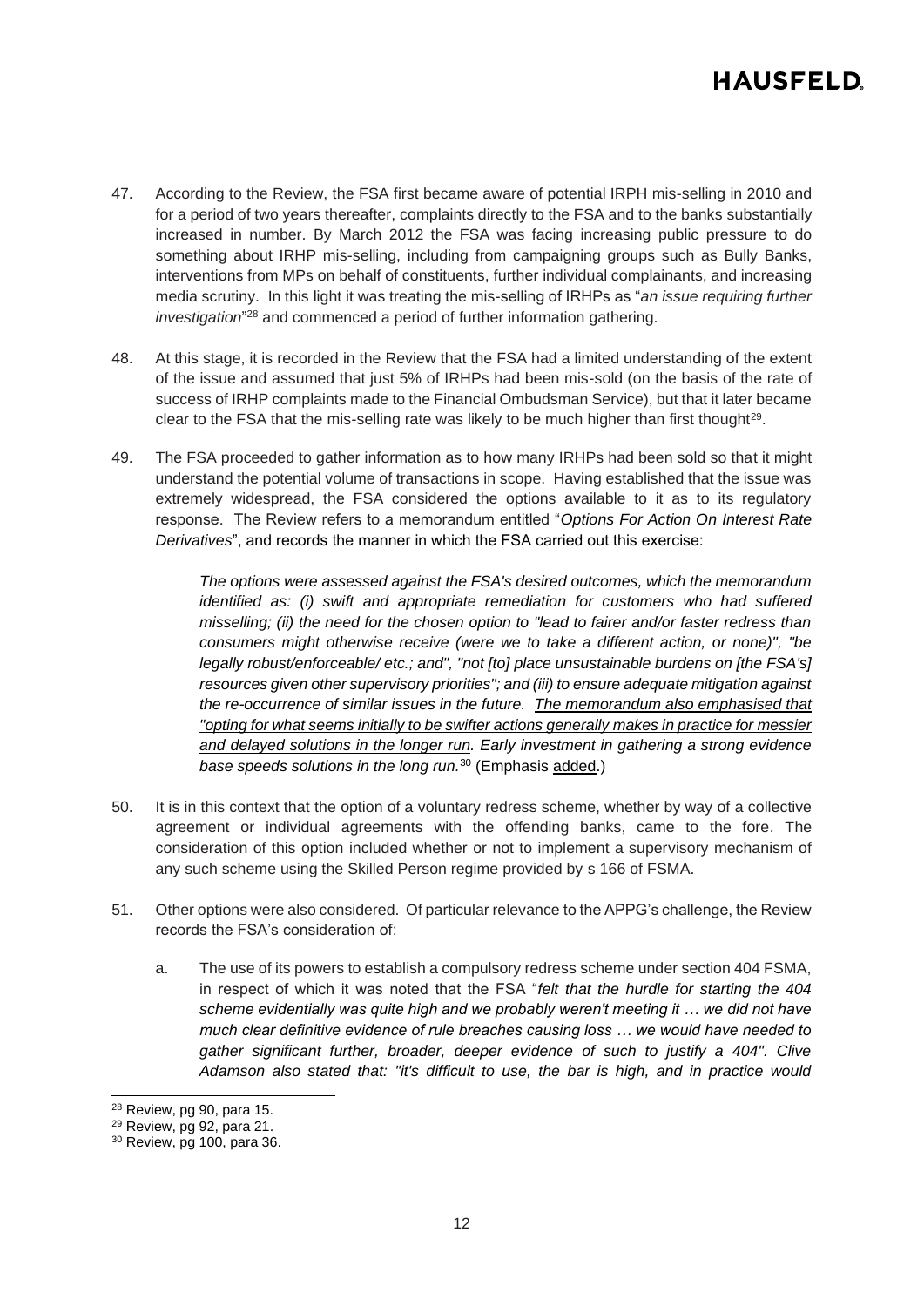*probably have meant a significant degree more discovery work to even get to the point of even proposing it". This was reinforced by FCA employee G, who stated: "you'd say, well we want something that is going to deliver redress, not just a smack on the hand. But we're in a situation here where the legal position is not strong. So if you looked at a 404, for example, there was not evidence of widespread mis-selling so perhaps not in that space where we were*" 31 . (Emphasis added.)

- b. The use of its powers of restitution under sections 382 and 384 FSMA, in respect of which it is recorded that "*The FSA restitutionary powers under sections 382 and 384 FSMA received less detailed consideration but in the FSA's view were similarly affected by the lack of evidence. The FSA's paper of 19 May 2012 noted that an application to court for a restitution order/injunction would have to be preceded by the use of a discovery tool such as a section 166 FSMA review, and that the "evidence hurdle" was "H[igh]? [court standards]" and "would have to be pure, by legal precedents". As such, it would take quite a long time to set up, albeit an injunction could potentially be secured more quickly. A later FSA paper, in the context of seeking restitution either through the court under section 382 FSMA or by the FSA directly under section 384 FSMA, indicated that such redress "would have to be based on breaches of rules (not Principles), requires [the] Court or FSA to be satisfied that loss has been suffered and quantification of customer loss". It reiterated that these options entailed a high evidence hurdle. As FCA employee G put it: "The main problem was that we just didn't have evidence of rule breaches. Most of those you need to have a breach. You can't order restitution if you haven't actually got a breach of rules which has led to a loss. So, when we worked through or when GCD worked through those*  particular options, the absence of rule breaches precluded most of them at that time"<sup>32</sup>. (Emphasis added.)
- c. The power of the FSA pursuant to section 42 to 45 FSMA (as in force at the time) to vary the permissions of any of the relevant banks.
- 52. In the end, in around June 2012, the FSA proceeded with seeking to establish what is referred to in the Review as the "**Initial Agreement**" with the first-tier banks, which would set out the terms of an initial voluntary redress scheme, with the supervisory assistance of a section 166 Skilled Person. Upon the Initial Agreement being executed, the Banks and the FSA commenced the "**Pilot Review**", through which a sample of IRHP sales for each bank would be reviewed in accordance with the Initial Agreement.

### *The Initial Agreement and the Sophistication Test*

53. The negotiations around the Initial Agreement between the FSA and the banks appear to have been the origin of the Sophistication Test. Of central relevance to the concerns of the APPG is the manner in which the Sophistication Test developed in the course of these negotiations. It is important to make clear that the initial purpose of the Sophistication Test, and the basis upon which it was proposed to the banks by the FCA, was to identify the most vulnerable IRHP customers who had traded the most complex IRHPs, so that they could be given redress

 $31$  Review, pg 103, para 40(a).

<sup>32</sup> Review, pg 107, para 40(d).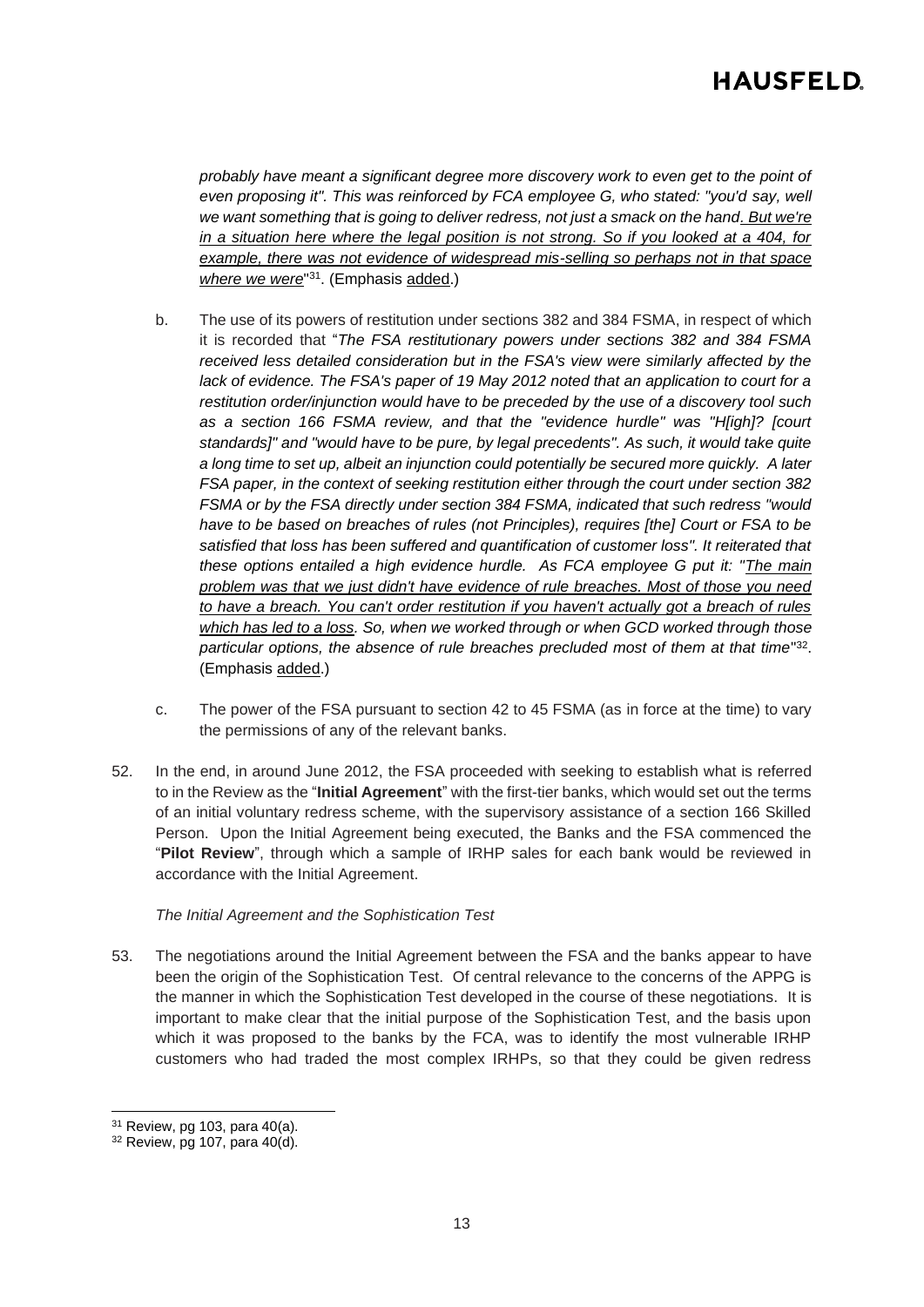**automatically**, i.e. without consideration of the circumstances of the sale.<sup>33</sup> All other IRHP sales in scope (including the Excluded Transactions) would be subject to a review process whereby the circumstances of the sale would be reviewed and assessed.

54. The Review records the following:<sup>34</sup>

*a. In a meeting between the FSA and Barclays on 11 June 2012 at which Clive Adamson presented the FSA's findings, a question was raised about the distinction between proactive redress and a proactive past PBR. In response, FCA Employee G explained that proactive redress was sought where the FSA believed there was prima facie evidence to suggest a product was mis-sold, but "exceptions might exist where the customer was sufficiently sophisticated. If this is the case, this will have to be established on a case by case basis". To similar effect, in a call with RBS, FCA employee G referred to the sale of structured collars, indicating that the FSA was proposing that proactive redress be provided, except where firms can positively evidence that the client truly understood the*  risks involved. On the same call, FCA employee G indicated in respect of Structured *Collars that the FSA considered there were certain features of these products which were "unsuitable for unsophisticated retail customers" and that in such cases redress should be offered quickly unless the bank could prove that the sales were suitable in terms of the customer fully understanding the risks; i.e. that the bank should provide redress "except in cases where [the bank] can demonstrate that the customers were sufficiently sophisticated".*

*b. The banks embraced these suggestions and emphasised that there needed to be a recognition of different levels of sophistication in the customer base and that there should not be a blanket approach to redress.*

*c. In a meeting with Barclays, FCA employee G accepted that "structured collars may have been suitable for sophisticated retail customers and that the FSA is willing to work with Barclays to determine how "sophisticated" should be interpreted". In the same meeting, FCA employee FP also stated that criteria for "sophistication" would be agreed, but their application would need to be independently reviewed.* 

*d. HSBC subsequently proposed criteria for customer sophistication, suggesting that turnover and/or number of staff be used as a proxy.*

*e. Following this, the FSA proceeded to include a sophistication test as an eligibility threshold for the Initial Scheme, initially drafting this test by reference to the Companies Act small companies criteria. An internal FSA email of 22 June 2012 explained that this made the sophistication test more objective, aligning it with the thresholds in the Companies Act for the definition of a small company on whom the reporting requirements were limited. It indicated that the FSA presumed larger firms would have had more burdensome reporting requirements and be more sophisticated. This approach broadly aligned with the HSBC proposal and it was indicated that if this approach was adopted then the Skilled Person would not have to review the firm's decision on sophistication.* 

<sup>33</sup> Review, pg 123, para 66(b).

<sup>34</sup> Review, pgs 117-118.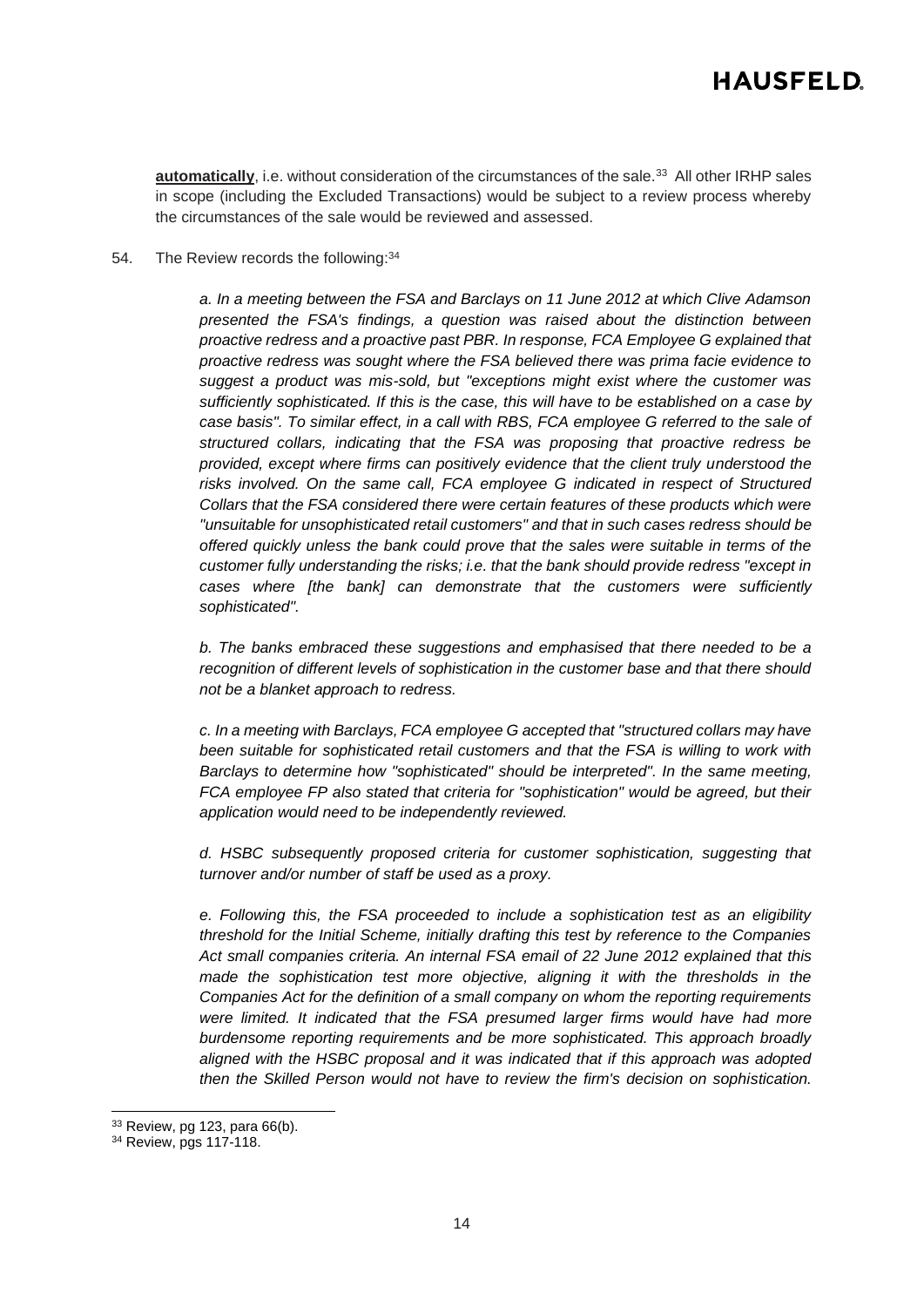*However, the email also warned that "the arguments against are that it may be more arbitrary and is much less of an assessment of an individual".*

- 55. However, in the exchanges that followed, and upon the proposal of some of the first-tier banks party to the negotiations, the FSA assented to an amended formulation and application of the Sophistication Test that differed substantially from the first iteration that it had prepared, after what the Review describe as "*the briefest possible consideration*" 35 . The criteria for the Sophistication Test that were included in the Initial Agreement (derived from sections 382 and 477 of the Companies Act  $2006^{36}$  and as suggested by the banks) were as follows:
	- *1.11 "Sophisticated Customer Criteria" means:*
		- *1.11.1 In the financial year during which the sale was concluded, a Customer who met at least two of the following:*
			- *1.11.1.1 a turnover of more that £6.5 million;*
			- *1.11.1.2 a balance sheet total of more than £3.26 million; or*
			- *1.11.1.3 more than 50 employees;*
		- *Or*
		- *1.11.2 The Firm is able to demonstrate that, at the time of the sale, the Customer had the necessary experience and knowledge to understand the service to be provided and the type of produce or transaction envisaged, including their complexity and the risks involved.*
- 56. The drastic effects of these fundamental changes to the Sophistication Test which are of particular relevance to the APPG's challenge, were to:
	- a. put the question determination of sophistication partially in the hands of the wrongdoers, the banks, by adding in a subjective test as to sophistication which the banks would decide; and
	- b. exclude from the Scheme altogether, any customer deemed to be sophisticated (irrespective of the category of product that they transacted).
- 57. With the Initial Agreement in place, the Banks proceeded with the Pilot Review with the FSA and the Skilled Person supervising, and with the objective of testing the parameters of the Initial Agreement against the desired objectives of the FSA. As part of the Pilot Review, sample sets of customers of each of the banks who would otherwise be deemed sophisticated were nonetheless reviewed with the purpose of assessing the efficacy of the Sophistication Test.
- 58. In the Pilot Review, widespread mis-selling (i.e. over 95% of cases) was revealed. Structural issues with the Initial Agreement were also identified, including in relation to the functioning of the Sophistication Test. It had been identified that the existing criteria were not successfully triaging customers, although the criteria against which the Sophistication Test was being measured were not clear. The FSA nonetheless took a period of time to consider what amendments to the Sophistication Test might be required.

<sup>35</sup>[https://www.fca.org.uk/publication/corporate/independent-review-of-interest-rate-hedging-products-final](https://www.fca.org.uk/publication/corporate/independent-review-of-interest-rate-hedging-products-final-report.pdf)[report.pdf,](https://www.fca.org.uk/publication/corporate/independent-review-of-interest-rate-hedging-products-final-report.pdf) pg 320.

<sup>36</sup> Review, pg 321, para 16 and fn 1331.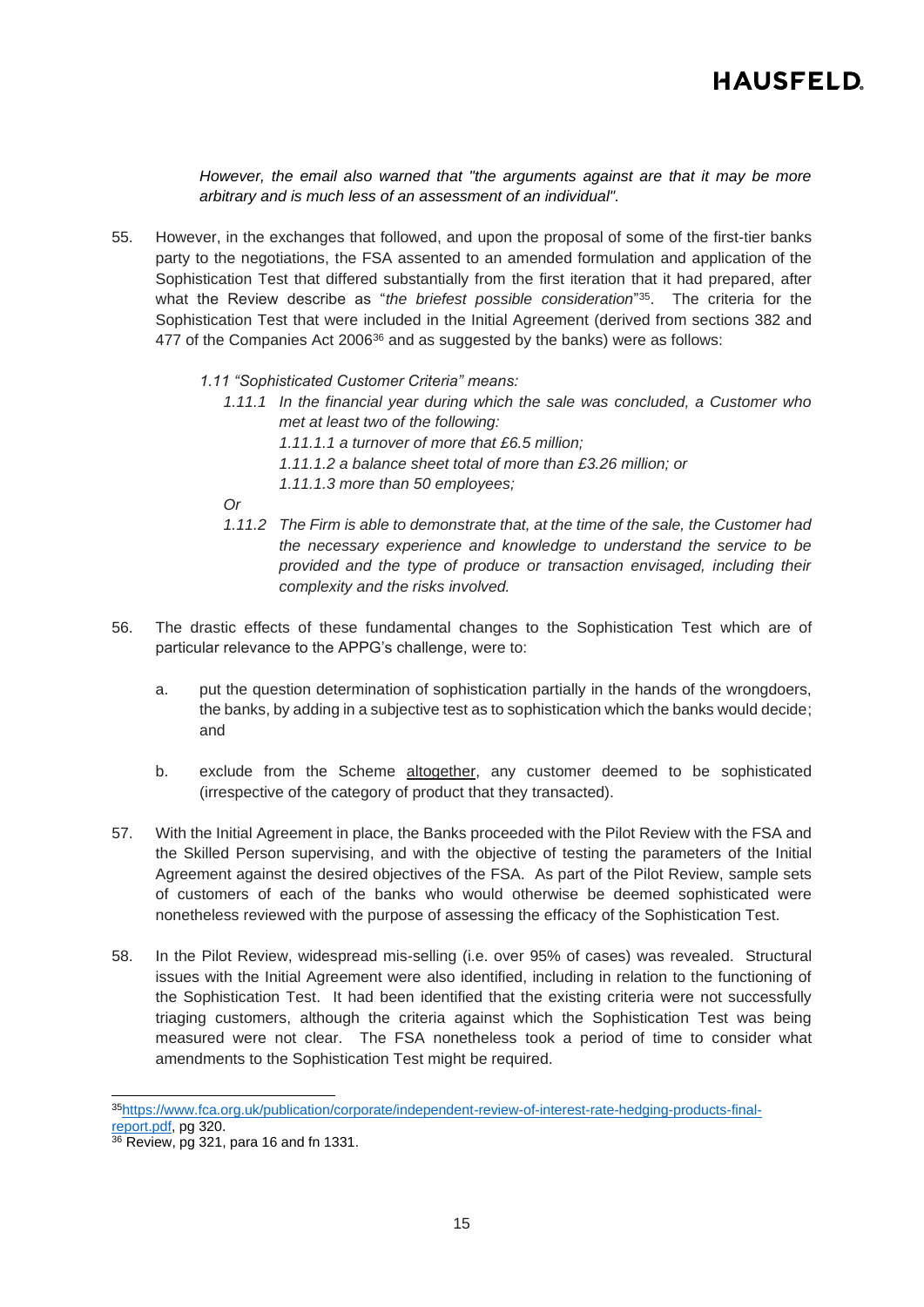- 59. Many exchanges followed between the banks and the FSA. The Review records that, during this time, many of the decisions being taken by the FSA would affect portions of the potential claimant population but were not properly tested by way of impact analysis, nor was there any proper analysis as to why certain groups of potential groups should or should not be excluded from the Scheme<sup>37</sup>.
- <span id="page-15-0"></span>60. HM Treasury also became actively involved in the negotiations. At around that time, the British Government, through HM Treasury, owned a c.80%<sup>38</sup> stake in the Royal Bank of Scotland plc, which had sold more IRHPs within the scope of the Scheme than any other bank (almost twice as many as the second most). It is of note that RBS was a vocal outlier in the negotiations that led to the Initial Agreement and was the only bank who did not accept at all that mis-selling had occurred, nor that the FSA was right to be intervening 39 .
- 61. Some of the exchanges between the FSA and HM Treasury are recorded in the Review:<sup>40</sup>

*117. HMT official H is recorded acknowledging this may be seen as a "volte face", given HMT's previously adopted position: "i.e. that HMT fully supported small businesses and that the FSA needed to build a robust review and redress exercise". However, "the desire of ministers to limit the cost of this exercise over-rode HMT's previous position". HMT also considered that "the 31 January deadline was optimistic and should be put back". In response, Clive Adamson "explained that the FSA is an independent regulator and not a political body. As the CBU, we are focused on achieving fair and reasonable outcomes for consumers. We find it inappropriate for HMT to intervene in this manner given the nature of its involvement in the issue". The FSA appears to have resisted pressure to use the meeting to look at "the issues where the banks are lobbying hardest, and try to find ways to cut the cost". FCA employee G explained that while the FSA was prepared to explain its position more fully it would not engage in such an exercise. Nonetheless, the meeting then covered several issues of detail, including the proposed Sophisticated Customer Criteria, break costs disclosure, and redress, with HMT setting out its views on how these might be used to reduce the overall cost of the Scheme to the banks. The FCA emphasised that it was "not willing to compromise getting the right outcome for small businesses".* 

*118. Reflecting on this meeting, Clive Adamson stated in evidence to this Review that: "The financial crisis… was still continuing and there was still pressure on the financial position of banks including in relation to one in particular which had a large government ownership. So it wouldn't be unusual that there would be lobbying by the banks. … what was unusual here was a view clearly expressed about [the] desire of ministers to … question what we were doing and I think it[']s fair to say that we were disappointed in that".*

…

<sup>37</sup> For example, Review, pg 169, para 65.

<sup>38</sup>[https://assets.publishing.service.gov.uk/government/uploads/system/uploads/attachment\\_data/file/254540/PU1](https://assets.publishing.service.gov.uk/government/uploads/system/uploads/attachment_data/file/254540/PU1581_RBS_bad_bank_Govt_review.pdf%20at%20para%201.41) [581\\_RBS\\_bad\\_bank\\_Govt\\_review.pdf at para 1.41,](https://assets.publishing.service.gov.uk/government/uploads/system/uploads/attachment_data/file/254540/PU1581_RBS_bad_bank_Govt_review.pdf%20at%20para%201.41) which records HM Treasury's stake in RBS in around November 2013.

<sup>39</sup> Review, pg 169, para 71.

<sup>40</sup> Review, pgs 188-190, paras 117-121.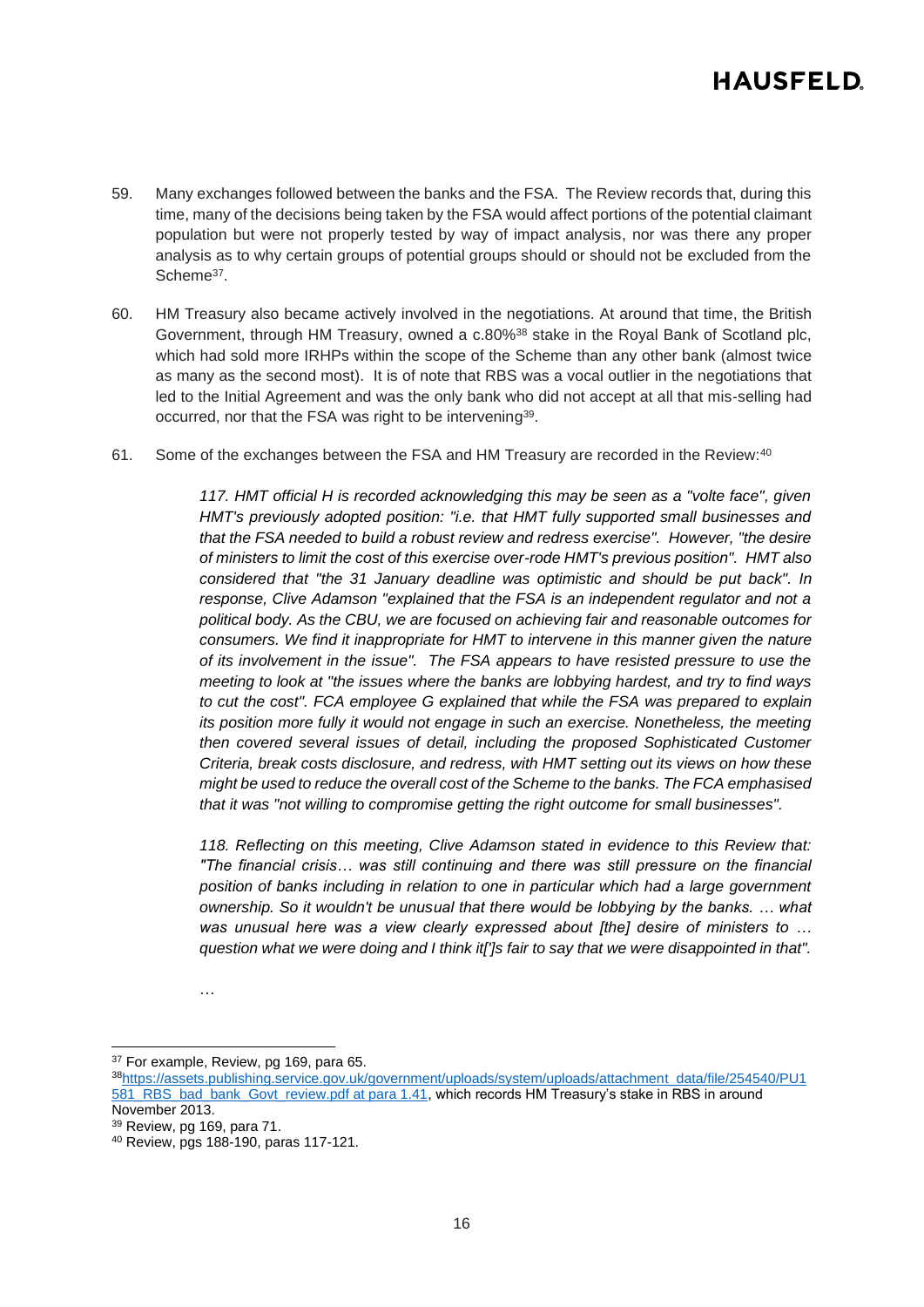*120. On 24 January 2013, a further meeting took place between Sajid Javid MP (then Financial Secretary to the Treasury), Martin Wheatley, and officials H and F of HMT. The FSA's note of the meeting records that Sajid Javid MP explained his concern about where to "draw the line" in respect of sophistication. Both he and HMT official F pressed the FSA for "flexibility" and challenged the FSA's proposed timeline for redress, which they considered "artificial".<sup>768</sup>*

*121. HMT official H sent a follow-up email later that evening. In that email, they set out their position that certain key details of the Scheme had not yet been considered or worked through. They said: "there is still a large gap between the FSA and the banks on the detail. Given that the scheme itself is complicated, then it is the detail that will really make a difference". In respect of sophistication, they took issue with the feedback loop, which they described as allowing customers to have "another bite of the cherry through the main test of sophistication". HMT official H also questioned whether the test could be simplified "to deal with this complexity" without having a "negative impact on banks that don't have records for that period". They made a number of suggestions about how to achieve that end. FSA records noted that one such suggestion was including an "additional test to deem any customer with a hedge greater than £3.26 m[illion] as sophisticated". In response, the FSA explained that "this would remove a large number of customers we believe to be clearly non-sophisticated".*<sup>41</sup> (Emphasis added.)

62. Following these discussions with HM Treasury, in which the suggestion of a low and arbitrary IRHP notional threshold to determine sophistication was made, the FCA considered further, both internally and externally with other stakeholders, whether the Sophistication Test should be amended to include such a threshold. These discussions culminated in an amendment to the Sophistication Test by which any customer would be deemed sophisticated (and would therefore be excluded from the Scheme entirely) if either they – or the group of connected clients<sup>42</sup> that they were part of – had an aggregate notional value of IRHPs over £10 million. The Review refers to witness evidence collected in the course of the Review as to how the £10 million figure was arrived at:

> *FCA employee I, who played no part in the discussions at the time, later heard from those involved that the £10 million threshold was arrived at through the use of "an Excel spreadsheet containing the entire retail customer population" and the relevant team having "'played with the thresholds' until they were left with a 'reasonable population' that 'felt about right'". FCA employee A confirmed the existence of "a spreadsheet … that I was using … to model", but explained that the FSA "[had] limited data and intelligence and you have to make a decision and you can't quite quantify the lasting impact of that". They considered that the FSA "certainly did not know who would be captured by the objective test. We did not have that level of data or understanding about the potential unskilled population and therefore we were making judgments based upon samples and … discussions with the firm". Looking back, they concluded that "it's actually, now I think*  about it, really bad that we couldn't get more data from the firms on their base to model

<sup>41</sup> Review, pg 190.

<sup>&</sup>lt;sup>42</sup> Such a group of connected clients or parties was defined in accordance with the BIPRU (i.e., the Prudential sourcebook for Banks, Building Societies and Investment Firms) definition of groups of connected clients.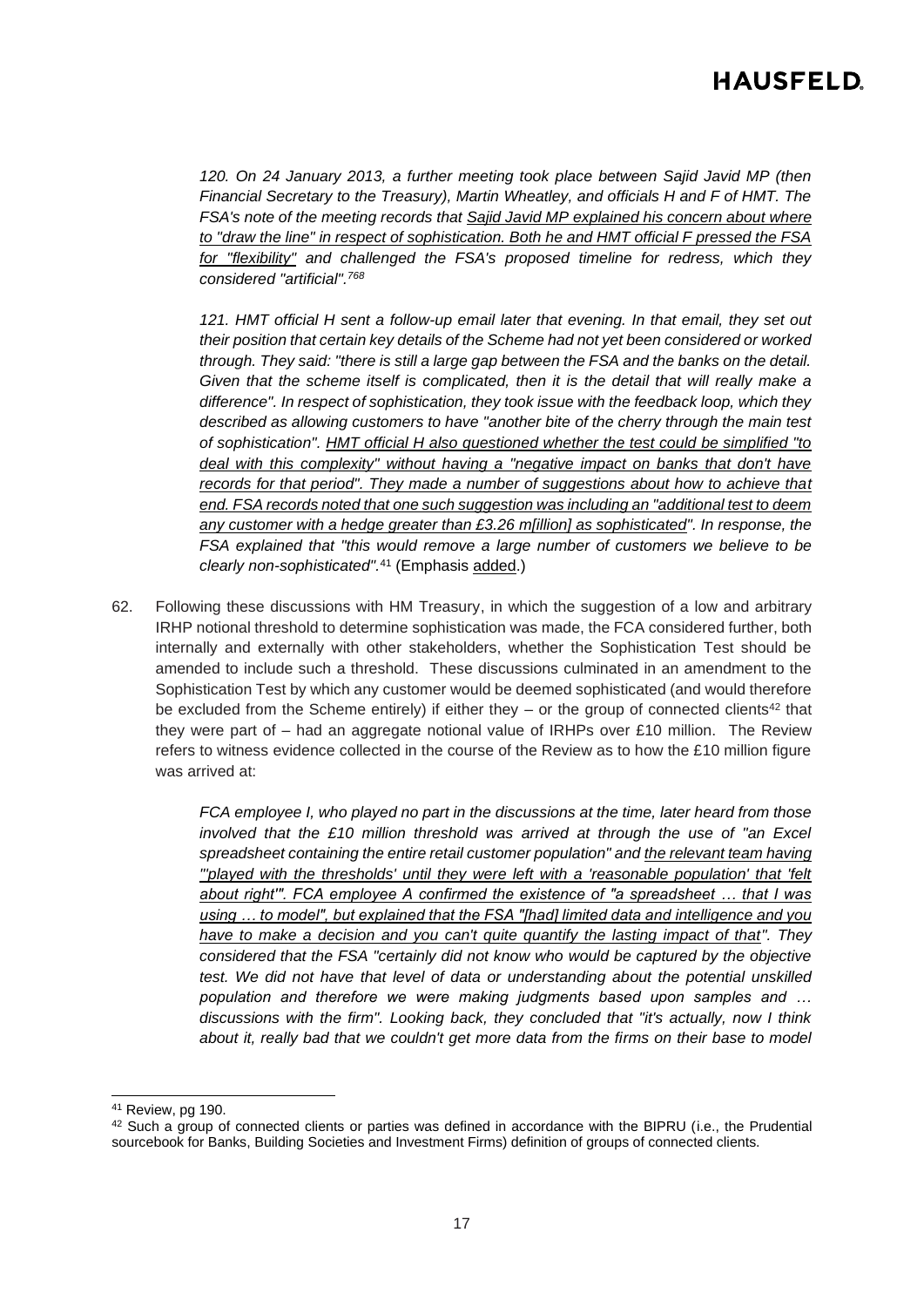*this. What we were told is they just didn't have it.*" <sup>43</sup> (Emphasis added.)

<span id="page-17-0"></span>63. As the Review notes, the FCA communicated the amendments to the banks by way of a letter dated 29 January 2013, which appended a flow-diagram illustrating the functionality of the revised Sophistication Test. The content of that letter is helpfully summarised by the Review:

> *a. The flow chart set out below (Figure 3) illustrates the finalised Sophisticated Customer Criteria.*

> *b. The starting point for determining whether a customer was sophisticated (and therefore fell outside the Scheme) had shifted – from both the test outlined in the Initial Written Undertaking agreed in June 2012, and the proposed amendments to the Initial Sophisticated Customer Criteria outlined on 17 January 2013. A speaking note prepared for meetings with the banks on 29 January 2013 described the FSA as having made two "big concessions" in relation to the Sophisticated Customer Criteria (particularly for Lloyds), and that it was likely to be unpopular with consumer groups, who had not been consulted on the changes. It outlined. that a £10 million notional threshold rather than £7.5 million or £5 million had been selected for a number of reasons. In particular, it stated that the FSA had looked in detail at the types of customers who fell on both sides of an absolute cut-off for notional value. As noted above, however, based on the contemporaneous records and the witness evidence provided to the Review, it does not appear that the FSA undertook such work in any great detail, if at all.*

> *c. The letter enclosed the FSA's finalised redress principles. These remained largely unchanged from those principles communicated to the banks on 17 January 2013. One notable point of difference, however, was that in the version sent on 17 January 2013, only Category B and Category C customers could be found to have a "no redress" outcome where they either suffered no loss or where it was determined that, even absent the misselling, they would have bought the same IRHP. This now applied to all customers, so that there was no longer a right to automatic full tear up for Category A customers, nor an automatic right to redress, in such circumstances.*<sup>44</sup>

64. The events that followed immediately after, and the impression of both the FSA and the Banks is again helpfully summarised by the Review:

> *140. The same day, after 10.00 p.m., HMT official H contacted FCA employee M, apologising for the late hour and requesting to "speak briefly". M and FCA employee G called them that night. An internal FCA email circulated just before midnight records that HMT official H "had spoken to all the banks and… wanted to feedback on two key issues which they had raised" (in particular, RBS) regarding the FSA's position set out in its letter of 29 January 2013. HMT official H explained that their "impression was that the [banks] were a lot happier overall and in particular on sophistication and the FOS…. [Their] impression was that as a result of this, they seem to have shifted their position 'quite a lot'". FCA employees M and G "confirmed again that whilst we had moved substantially on sophistication to ensure that the right customers were involved in this exercise, we felt*

<sup>43</sup> Review, pg 196, para 131.

<sup>&</sup>lt;sup>44</sup> Review, pg 198.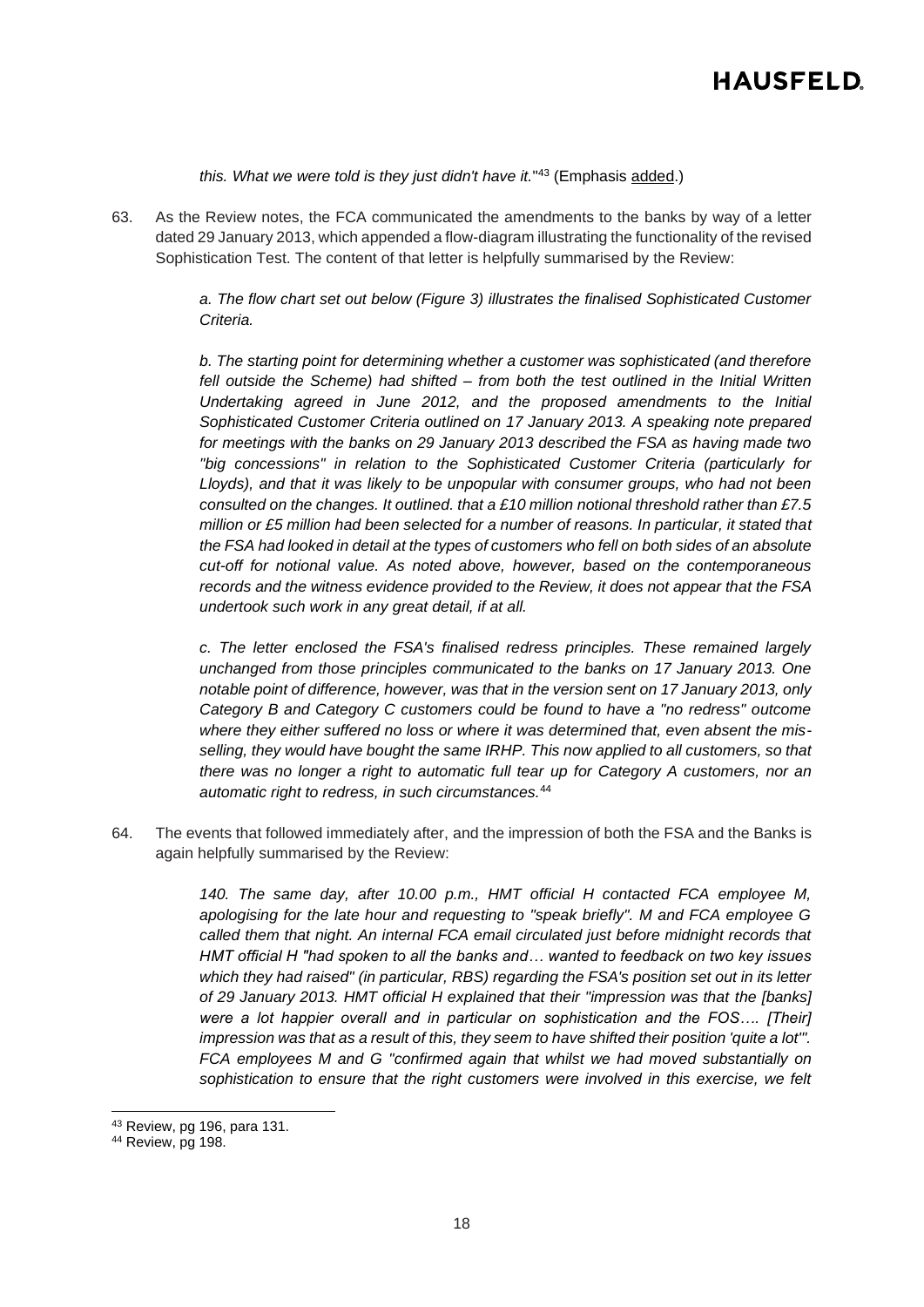*strongly that we should maintain our position on redress". In the round, they considered that the position arrived at by the FSA represented "a balanced approach which ensured fair and reasonable outcomes for the small and unsophisticated customers who had been mis-sold and was fair to the banks". HMT official H "asked us to keep…[them] informed as issues progressed tomorrow".* 

*141. Despite their remaining reservations regarding certain aspects of the Scheme, all of the first-tier banks responded to the FSA on 30 January 2013, confirming their agreement in principle to the FSA's terms. The CSRC was informed that unconditional agreement had been received from the first-tier banks.*<sup>45</sup>

65. As such, the terms of the Scheme were settled and the relevant sales proceeded to be reviewed by the Banks, under the supervision of the Skilled Person, over the course of the next 3 years.

### *Outcomes of the Scheme*

- 66. The FCA published the final results of the Scheme in its results diagram on 30 September 2016.<sup>46</sup> The statistics most relevant to the Claimant's challenge are as follows:
	- a. There was a total of 30,784 IRHPs that came within the "review population" of the Scheme. That population comprised 2,104 Category A sales (sales of structured collars), 26,089 Category B sales (sales of all other standalone IRHPs) and 2,591 Category C sales (sales of caps). In total, there were 7,501 Category C sales, but these were only included in the Scheme (and therefore the "review population") where the customer proactively raised a complaint in relation to their cap(s).
	- b. At the first stage of the assessment, 10,577 sales of IRPHs were excluded from the Scheme on the basis of the Sophistication Test. This represented approximately 34.3% of the review population.
	- c. The basis of the exclusion for 4,977 of the sales was the "companies test"  $-$  i.e. those customers were automatically excluded based factors relevant to the size of the business, which was assessed on a group basis rather than the individual company level. A further 5,309 sales were excluded because the value of the IRHP exceeded £10 million, which was again assessed on an aggregate basis across company groups, not on an individual company basis. The final 291 were excluded based on the Banks' subjective assessment of their customers' sophistication.
	- d. Those figures can be broken down by the type of product as follows:
		- i. 505 Category A sales were excluded based on the Sophistication Test. For all other customers of structured collars, redress was automatically provided.
		- ii. 9,809 Category B sales and 263 Category C sales were excluded based on the Sophistication Test. Of the 16,570 customers who were permitted to raise

<sup>45</sup> Review, pg 201.

<sup>46</sup> <https://www.fca.org.uk/publication/data/aggregate-progress-final.pdf>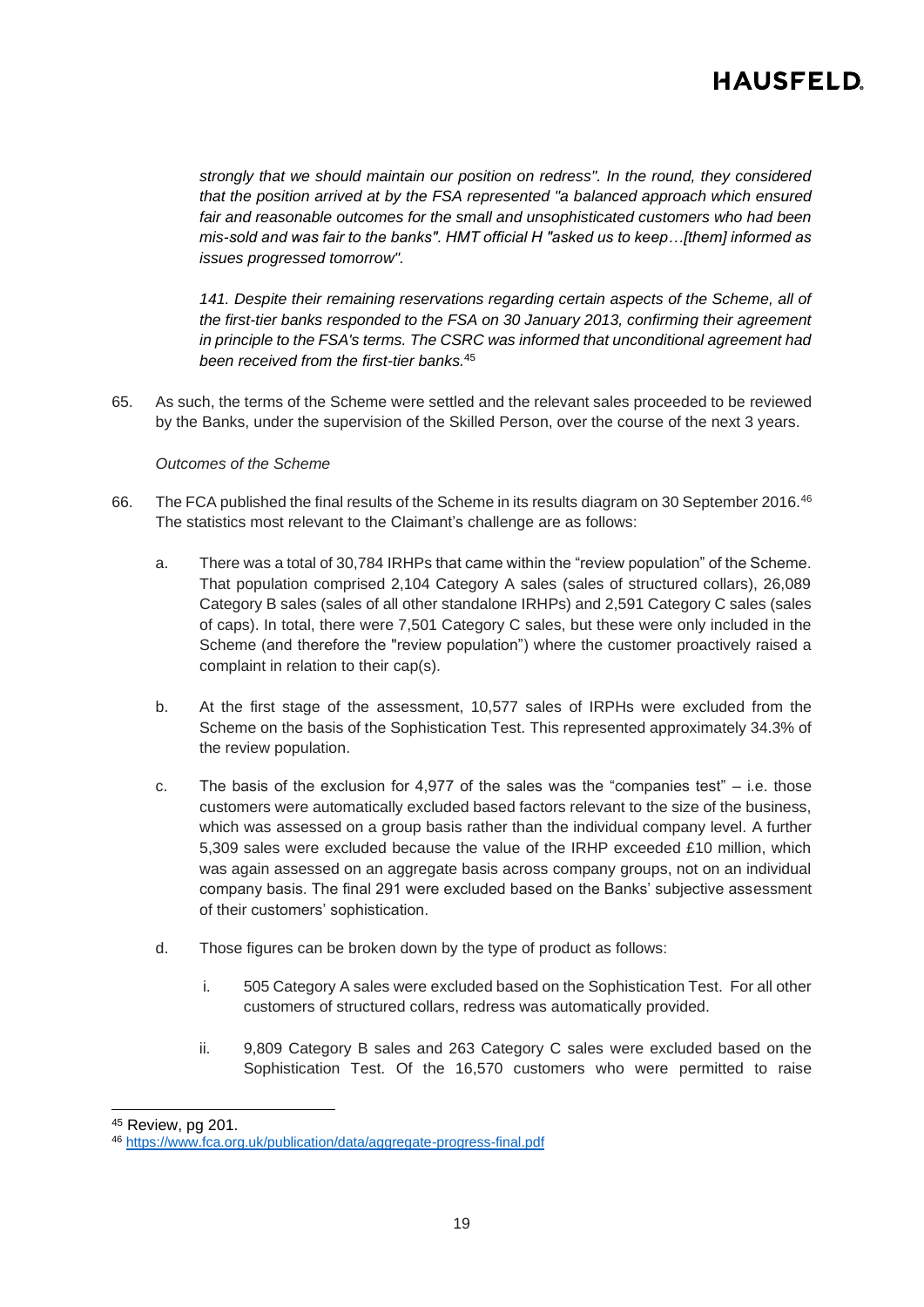complaints about Category B and C sales through the Scheme (and did not opt out), approximately 90.6% of the sales were assessed as non-compliant.

#### *Background to the Review*

- 67. In June 2015, the FCA committed to a review of its supervisory intervention on IRHPs. Following the conclusion of legal action relating to the Scheme, the Review was announced in June 2019. The Review was intended to examine the "*quality and effectiveness of the supervisory intervention*". It covered the period from 1 March 2012 to 31 December 2018, so that it could assess both the implementation and operation of the pilot that preceded the Scheme and the Scheme itself. The FCA stated that the purpose of the Review was to consider what lessons could be learned from its intervention, not to reopen the Scheme or individual cases. However, the FCA did not appear to have contemplated the conclusions that would be reached in the Review.
- 68. The Review's Terms of Reference cover four broad topics: $47$  (i) whether the approach to the intervention was reasonable, including consideration of the other options available to it and the parameters for the Scheme; (ii) whether the eligibility criteria for the Scheme were appropriate; (iii) whether the scheme delivered fair and consistent outcomes for SMEs in a proportionate and fair way; and (iv) whether the redress exercise was delivered in an effective and timely manner.
- 69. Of particular relevance to the Claimant's claim, the terms of reference include the following questions about the appropriateness of Scheme's eligibility criteria: 48

(a) The scope of the scheme in light of the FSA's jurisdiction, including the definitions of *SMEs who might benefit from it, the products covered and whether it was right to exclude commercial loans with mark-to-market break costs*

*(b) The different approach to remediation based on the complexity of the products*

70. Further, in terms of whether the Scheme delivered fair and consistent outcomes for SMEs, the Terms of Reference expressly include consideration of the eligibility criteria: 49

> *The approach to technical issues, such as but not limited to break cost, contingent liability, application of the sophistication criteria and alternative products as redress (swaps for swaps).*

- 71. Finally, the Terms of Reference directed the Review to consider the extent of the FSA's jurisdiction over IRHP sales and the work it took to analyse the extent of IRHP sales when considering the reasonableness of its response.<sup>50</sup>
- 72. The Review noted that it did not consider that the alternating use of the terms "reasonable" and "appropriate" in the Terms of Reference was intended to adopt different standards by which the FSA/FCA's conduct should be assessed. Rather, the standard to be adopted was that of "*an*

<sup>&</sup>lt;sup>47</sup> The Terms of Reference are set out in the Review at Appendix 3.

<sup>48</sup> Question 2 of the Terms of Reference (see pg 425 of the Review).

<sup>49</sup> Question 3(a) of the Terms of Reference (see pg 425 of the Review).

<sup>50</sup> Questions 1(a) and (b) of the Terms of Reference (see pg 424 of the Review).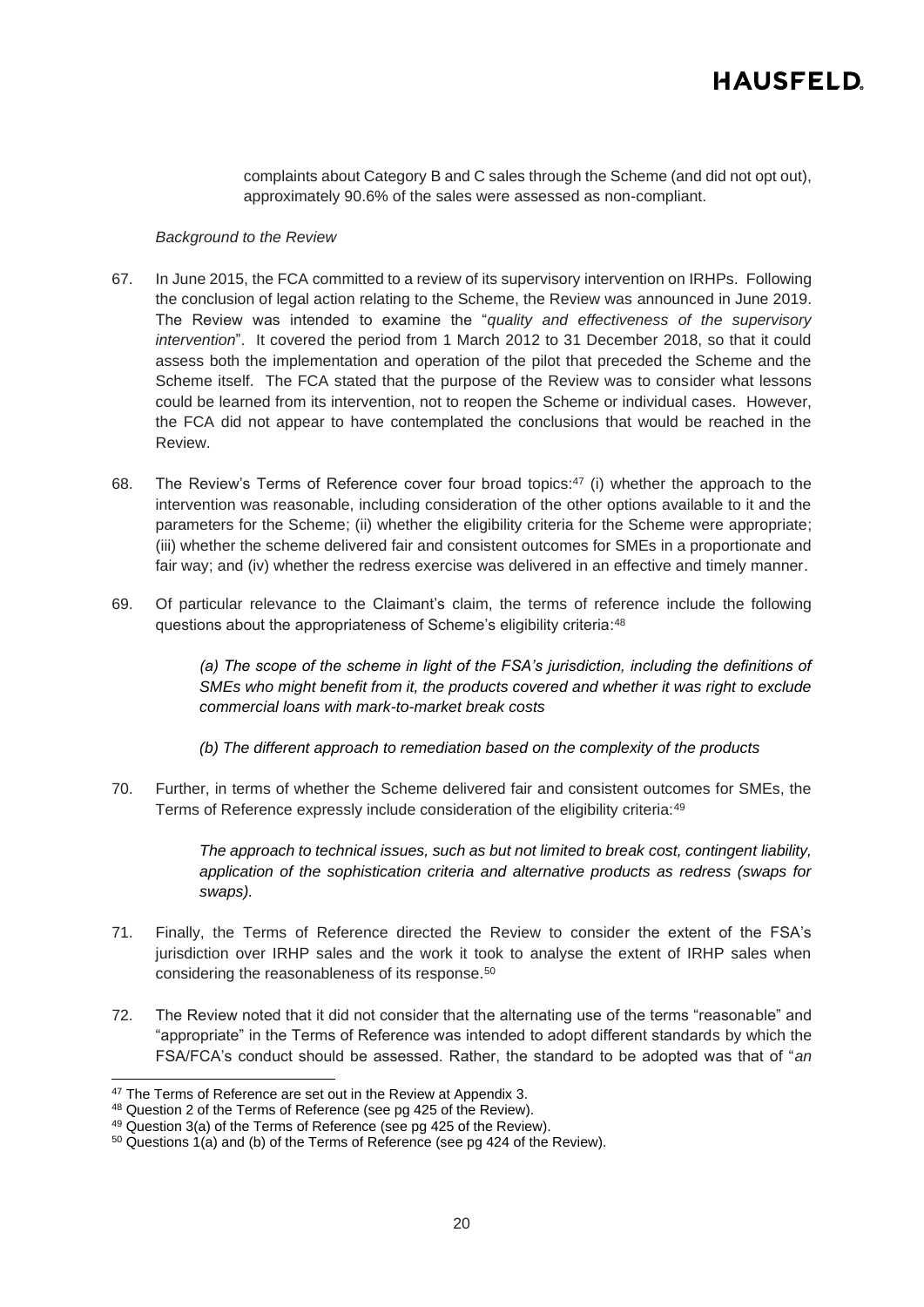*experienced, skilled and efficient regulator acting in accordance with its statutory duties and taking full account of the evidence available to it at the time of the decisions*."<sup>51</sup> The Review also expressly precluded using the benefit of hindsight in making evaluations.<sup>52</sup>

#### *Conclusions reached by the Review*

- 73. The Review concluded that reaching a voluntary agreement with the Banks was an appropriate way for the FSA to respond to its concerns about the sale of IRHP to those customers who were eligible under the terms of the Scheme. However, in respect of the Excluded Customers, the Review concluded that the Scheme was an inadequate response, and the FSA was "*wrong to confine [the Scheme] to a subset of Private Customers/Retail Clients designated as 'nonsophisticated'*".<sup>53</sup>
- 74. The Review explained that all Private Customers/Retail Clients who fell within the FSA's remit had the same rights and were owed the same obligations by the Banks, and the FSA had the same corresponding duty to protect those rights. While the FSA may have been able to treat some customers more advantageously than others, the Review concluded that the FSA's decision to restrict the scope of the whole Scheme to 'non sophisticated' customers was made "*after only the briefest consideration*" and without adequate consultation. <sup>54</sup> It found no evidence of any impact analysis being conducted nor evidence as to how the Sophistication Test was appropriate.<sup>55</sup>
- <span id="page-20-0"></span>75. Not only did the FSA adopt a problematic process to exclude certain customers through the Sophistication Test; the Review also concluded that it was wrong in law.
- 76. The Review explained that the Private Customers/Retail Clients customers who fell within the FSA's remit are defined through a legislative test.<sup>56</sup> There are stringent conditions imposed upon a bank if it wishes to move a customer from this category into that of Intermediate Customers/Professional Clients, the consequence of which is to reduce the regulatory protections afforded to the customer.
- 77. The FCA's position when making representations to the Review was that not all customers were entitled to the same regulatory protection, nor did it owe them the same duty to protect against risk under s 5 of FSMA (as it applied to the FSA at the relevant time). <sup>57</sup> The FCA considered that some customers falling within its remit would have appreciated the risks in purchasing IRHPs, and therefore the redress scheme should be limited to non-sophisticated customers in order to secure them more timely redress than those non-sophisticated customers would otherwise receive.
- 78. The Review concluded that this approach was wrong. FSMA contemplated that a different level of protection was appropriate for different categories of consumers, but the legislation itself sets out these different categories: Private Customers/Retail Clients and Intermediate

<sup>51</sup> Review pg 295, para 3.

<sup>52</sup> Review pg 295, para 3.

<sup>53</sup> Review pg 316, para 1.

<sup>54</sup> Review pg 32 paras 42-43.

<sup>55</sup> Review pg 322 para 17.

<sup>56</sup> See paras [36](#page-8-0) an[d 39](#page-9-0) above.

<sup>57</sup> Review pgs 318-9, para 9.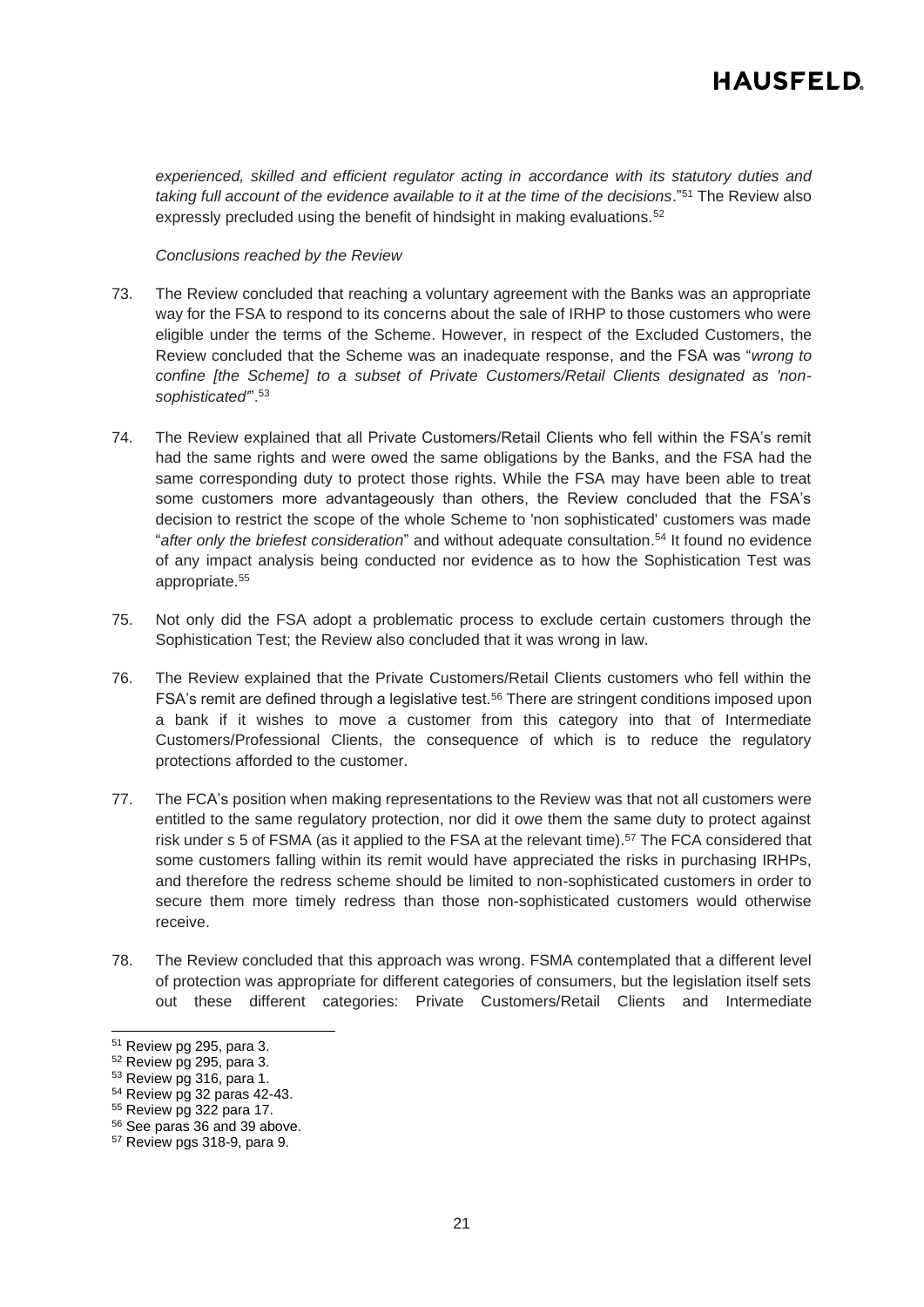Customers/Professional Clients. Section 5 of FSMA does not enable the FSA to further differentiate between customers within those categories.<sup>58</sup>

- 79. The Review further found that the Sophistication Test which was used to distinguish between the customers who came within the FSA's remit had no connection to the legislative framework that comprises the FSA's jurisdiction. Rather, the initial quantitative criteria – which excluded customers based on the size of their business (turnover, assets or employees) – were based on the Companies Act 2006. The Review concluded that there was no adequate explanation for why the customer's size meant that it should not qualify for redress under the Scheme, and the criteria were "*not objectively reasonable, nor appropriate*".<sup>59</sup>
- 80. The Review also found the subjective criteria in the Sophistication Test were not appropriate. The Banks were entitled under the terms of the Scheme to assess whether a customer had sufficient knowledge and experience to understand the IRHP contract. However, whilst a customer's understanding may be relevant to some of the Banks' regulatory obligations, other regulations, which were also within the FSA's jurisdiction, were breached even if the customer was capable of understanding the contract. The subjective element of the Sophistication Test therefore also did not align with the FSA's regulatory remit.<sup>60</sup>
- 81. Further, the Review found that the additional criteria added to the Sophistication Test in the Supplemental Agreement reached with the Banks further compounded the above errors of law. The FSA again took the approach that it was trying to include the "right" group of customers in the Scheme, without a clear definition of what constituted the right customer. The further exclusions were based on hypothetical examples, and there was again no evidence that the FSA undertook an impact assessment of these changes:
	- a. The first additional criterion namely the size of a business based on employee numbers, turnover, or assets - was applied collectively across groups of companies, regardless of whether the individual companies in the group fell below the threshold. Therefore, the Review found that the FSA simply "*assumed knowledge and experience of IRHPs as a result of the group structure, even if none existed at the level of the subsidiary that had purchased the relevant IRHP*".<sup>61</sup> The Review also noted that Sophistication Test was amended to remove customers' ability to demonstrate that they did not satisfy the company size criteria; <sup>62</sup> and
	- b. The second additional criterion was that any IRHPs which exceeded £10 million in notional value were excluded. Again, the FSA assumed that this meant the customer of such an IRHP would have acquired the appropriate knowledge and experience of IRHPs and their risks. This was also applied to aggregate IRHPs across groups of companies, so that even if an individual company's IRHP was less than £10 million, if the total notional value of IRHPs sold to the group exceeded £10 million, the entire group was excluded from the Scheme.<sup>63</sup>

<sup>58</sup> Review pg 318, paras 4-7.

<sup>59</sup> Review pg 322, para 16.

<sup>60</sup> Review, pg 322, para 18.

<sup>61</sup> Review, pg 328, para 31.

<sup>62</sup> Review, pg 330, para 36.

<sup>63</sup> Review, pgs 328-9, paras 32-33.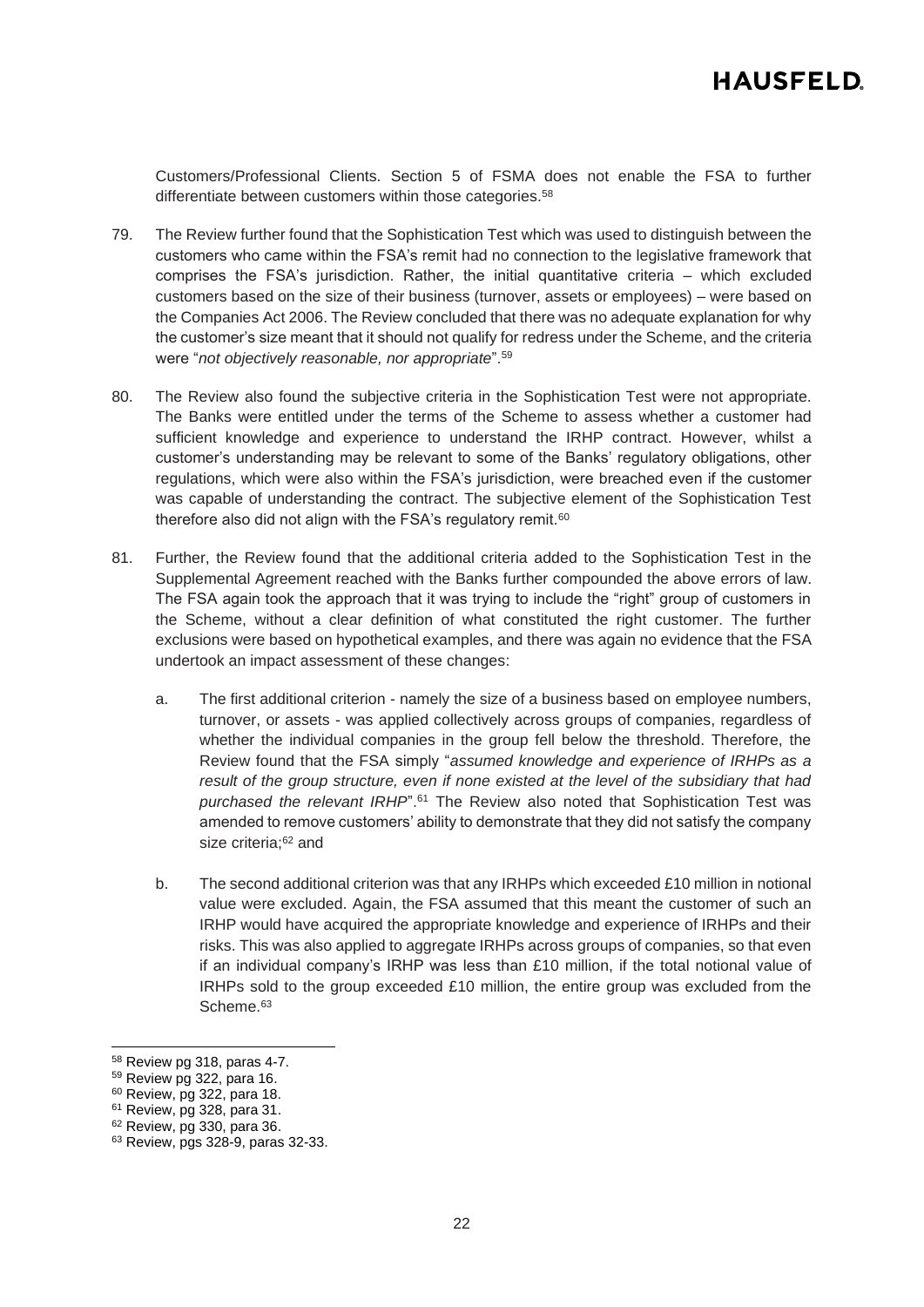- 82. Additionally, the Scheme defined groups of companies not just by concepts derived from the Companies Act 2006, but also by the test in the BIPRU.
- <span id="page-22-0"></span>83. Finally, the Review notes that the Excluded Customers were left to look after themselves, and the FSA ought to have known that their alternative options for redress were limited. Few would have been eligible to complain to the Financial Ombudsman Service, and many claims were timebarred by the time the Scheme was announced.

*The Decision, the Reasons, and the 31 January Letter*

- 84. The FCA responded to the Review on the same day that it was published. The detail of its response is set out in a document entitled "*Report of the Independent Review into the FSA and FCA's supervisory intervention on Interest Rate Hedging Products (IRHP) – The FCA response*", which is appended to this letter (the "Response")<sup>64</sup>. In the Response the FCA set out its reasons for the Decision.
- 85. The reasons relevant to the APPG's challenge are given in response to the following recommendation made by the Review:

"*The FCA should aim to ensure that persons within the same category are treated consistently: where rules exist for the protection of all within a defined class, regulatory intervention should not be restricted to benefit only a subset of that class unless there is an objective justification founded on strong evidence and tested through consultation.*" 65

- 86. Under the heading "Looking Back", the FCA explains<sup>66</sup> that: (i) it considers that it was appropriate for the FSA/FCA to seek to protect more vulnerable customers who had purchased IRHPs; (ii) the voluntary nature of the agreements necessarily involved some trade off and that there was no evidence that the Banks would agree to a voluntary scheme that included **all** Private Customers/Retail Clients; (iii) the FSA was obliged by FSMA to assess what it considered to be an appropriate degree of protection for consumers who had been sold IRHPs (in alleged accordance with section 5 FSMA as it then applied to the FSA); (iv) it was reasonable to judge that some customers were more likely to have understood the risks of their IRHPs and so it was reasonably to implement the sophistication test; (v) it was reasonable for the redress scheme to prioritise, and if appropriate be limited to, less sophisticated customers, so as to secure more timely redress for them; and (vi) the Scheme provided swift redress for the customers it reasonably considered to be most at risk, and the differentiation of customers within the Private Customer/ Retail Client class was considered to be an appropriate mechanism for achieving that outcome, based on their likely sophistication as identified by detailed criteria the FSA developed (each a "**Retrospective Reason**" and together, the "**Retrospective Reasons**").
- 87. Under the Heading "Looking Forward", the FCA explains the following:

"*It remains important that we can use flexibility, both in redress interventions and more generally, to ensure appropriate protection for consumers in real-world circumstances.* 

<sup>64</sup> <https://www.fca.org.uk/publication/corporate/independent-review-irhp-fca-response.pdf>

<sup>&</sup>lt;sup>65</sup> Response pg 11.

<sup>66</sup> At paras 3.22 to 3.28 of the Response.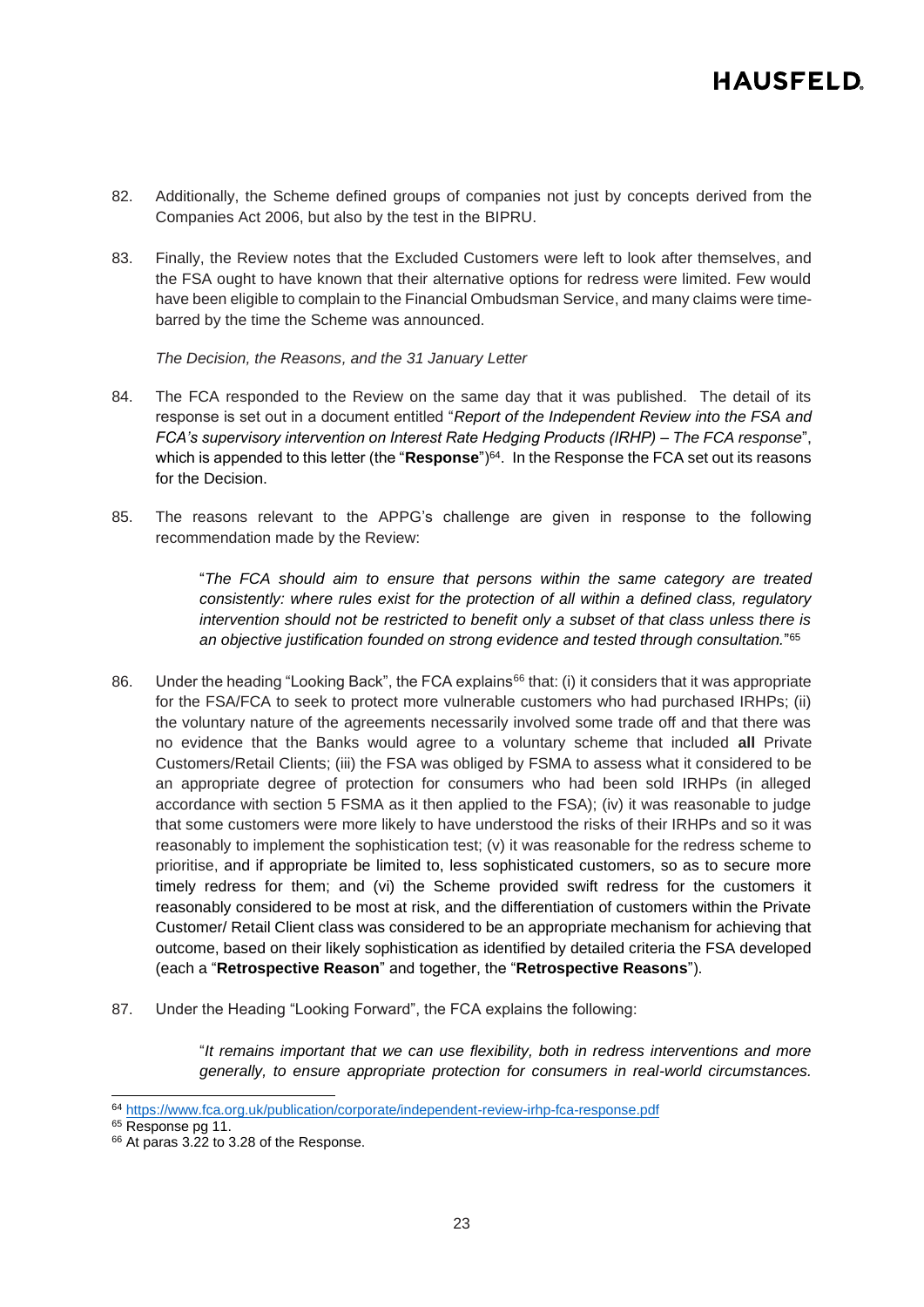*That means we will sometimes need to use our regulatory judgement to treat different types of consumers differently, even if they belong to the same regulatory classification. In the case of potential redress interventions, this judgement will take account of the wider framework of pathways to redress that the customers may or may not have, such as the approach and jurisdiction of the Ombudsman Service (as enhanced now for SMEs), the BBRS, Financial Services Compensation Scheme, and the Courts*" (the "**Prospective Reason**").

- 88. The Retrospective Reasons and the Prospective Reason are helpfully captured in summary by the FCA in the preamble to the Decision: "*The FCA does not consider that the FSA was wrong to limit the scope of the redress scheme to less sophisticated customers*" 67 .
- 89. The Claimant has also carefully considered the 31 January Letter, which seeks to justify the Decision by reference to the following additional reasons (each and "**Additional Reason**" and together the "**Additional Reasons**"):
	- a. the FCA relies on the fact that the terms of refence of the Review were made clear that it "was "*not intended to be a route by which the redress scheme can be re-opened" and the*  Swift Report did not suggest that this should be the case<sup>"68</sup>;
	- b. the FCA states that "*it is nearly ten years since the FSA made its key decisions about the nature and scope of the scheme and 9 years since the eligibility criteria were finalised. Those decisions were widely discussed, with some stakeholders expressing reservations about them at the time, and the eligibility criteria expressly challenged (unsuccessfully) in judicial review proceedings*";
	- c. the FCA repeats that at the time the Scheme was set up, "*the FSA had a limited knowledge base at the time in respect of IRHPs*" and that at, at the time, it "*acted with pace*" and "*sought to direct redress as quickly as possible*"; and
	- d. the FCA notes that "*whilst we recognise that the FSA's regulatory remit and conduct of business rules extended to both the "sophisticated" and "unsophisticated" customers, that*  does not lead to a conclusion that the FSA was (or the FCA is) bound to regard all *customers in the same way or as requiring the same degree of protection. Under FSMA, the FSA was obliged to assess what it considered to be an 'appropriate' degree of protection, taking into account several factors including the differing degrees of experience and expertise that different consumers may have had. The FSA's decision was in accordance with this approach and it was not unreasonable for it to agree a voluntary scheme for only the unsophisticated SMEs within the Private Customer/Retail Client class, given the 'bird in the hand' benefits identified by Mr Swift*".
- 90. The Claimant does not consider that any of the Additional Reasons do justify the Decision, for the reasons set out in paragraph [95](#page-26-0) below.

<sup>67</sup> "*FCA publishes the Swift Review into the supervisory intervention on interest rate hedging products*" at [https://www.fca.org.uk/news/press-releases/fca-publishes-swift-review-supervisory-intervention-interest-rate](https://www.fca.org.uk/news/press-releases/fca-publishes-swift-review-supervisory-intervention-interest-rate-hedging-products)[hedging-products](https://www.fca.org.uk/news/press-releases/fca-publishes-swift-review-supervisory-intervention-interest-rate-hedging-products)

<sup>&</sup>lt;sup>68</sup> Page 2, the 31 January Letter.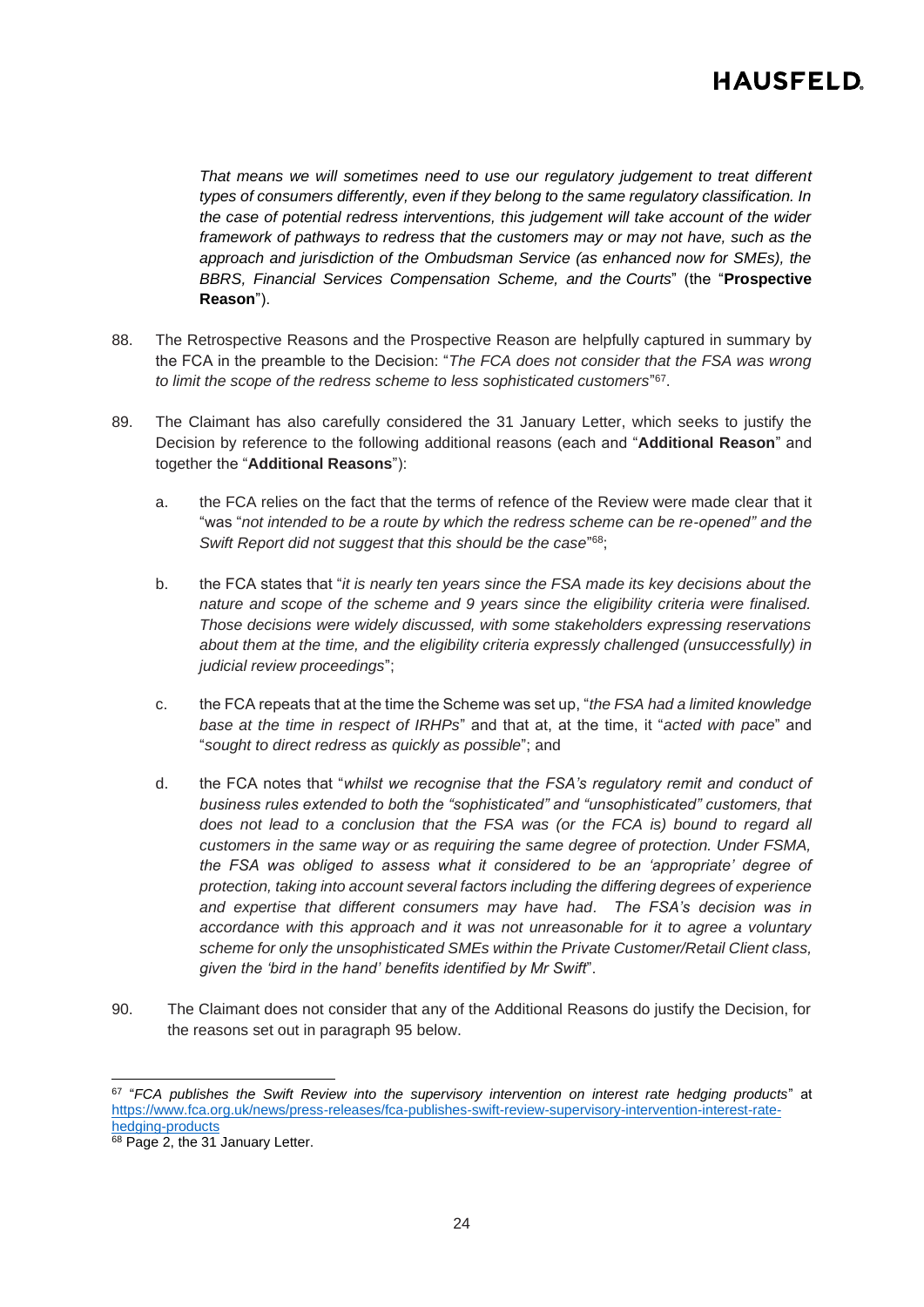### **The Grounds**

91. Pending the FCA's response to this letter, the APPG contends the Decision was unlawful for the following reasons:

*Ground 1: the Decision was illegal*

- 92. The FCA erred in law when appraising its regulatory jurisdiction in the context of the establishment of the Scheme and the subsequent making of the Decision.
- <span id="page-24-0"></span>93. Each of the Retrospective Reasons upon which the FCA asserts that it was right to treat sub-sets of the Private Customer/Retain Client differently from each other, is flawed:
	- a. As to Retrospective Reasons (i), (iii), (iv), (v) and (vi), formulating and adopting sophistication criteria when the regulatory framework had already determined the cohort of customers who had the benefit of enhanced regulatory protection from the FSA, was a contravention of the FSA's regulatory jurisdiction. This is for the reasons set out in the Review, as described in paragraph[s 75](#page-20-0) t[o 83](#page-22-0) above. The Decision simply does not engage with, let alone answer, the Review's findings in this regard.
	- b. Further, the FSA's original intention of adopting a "*sophistication*" test was to provide redress for certain "*less sophisticated*" customers of the most complex IRHPs automatically, i.e. without enquiry into the circumstances of the sale. In all other instances, it was intended that an individual assessment would determine whether an IRHP was missold in each case. The FCA asserts that it departed from an individual assessment approach in order to obtain redress for vulnerable customers in a timely manner. However, in fact, two different types of individual assessment did occur for those vulnerable customers in any event: (i) the FSA permitted banks to exclude customers based on a subjective assessment of customers' sophistication and ability to understand IRHPs; and (ii) a factual enquiry was undertaken in relation to the sale of less-complex IRPHs for all customers who were deemed unsophisticated. As such, case-by-case assessments were in fact undertaken even for those "*prioritised*", "*unsophisticated*" eligible customers, whereas customers who were deemed sophisticated under the test were not given the opportunity to disprove that designation, notwithstanding that the FSA's regulatory remit extended equally to both "*sophisticated*" and "*unsophisticated*" customers.
	- c. Further as to Retrospective Reasons (i), (iv), and (v), following factual enquiry into all of the sales of IRHPs that were reviewed in the Scheme, it is now known to the FCA that the sales were non-compliant, and the products were mis-sold, in over 90% of cases. The Review reveals that, during the establishment of the Scheme, the FSA was concerned that it did not have enough evidence to meet the evidential burden required for it to pursue compulsory redress (as described at paragraph [51](#page-11-0) above). This is centrally relevant to the flawed nature of the Decision. The FCA now knows that the majority of sales to those customers deemed to be sophisticated (and thus excluded from the Scheme) are likely to have been non-compliant sales. It follows that there is an even stronger and evidenced compulsion on the FCA to now take steps to establish a route to redress for the Excluded Customers. However, by the Decision, the FCA has elected not to.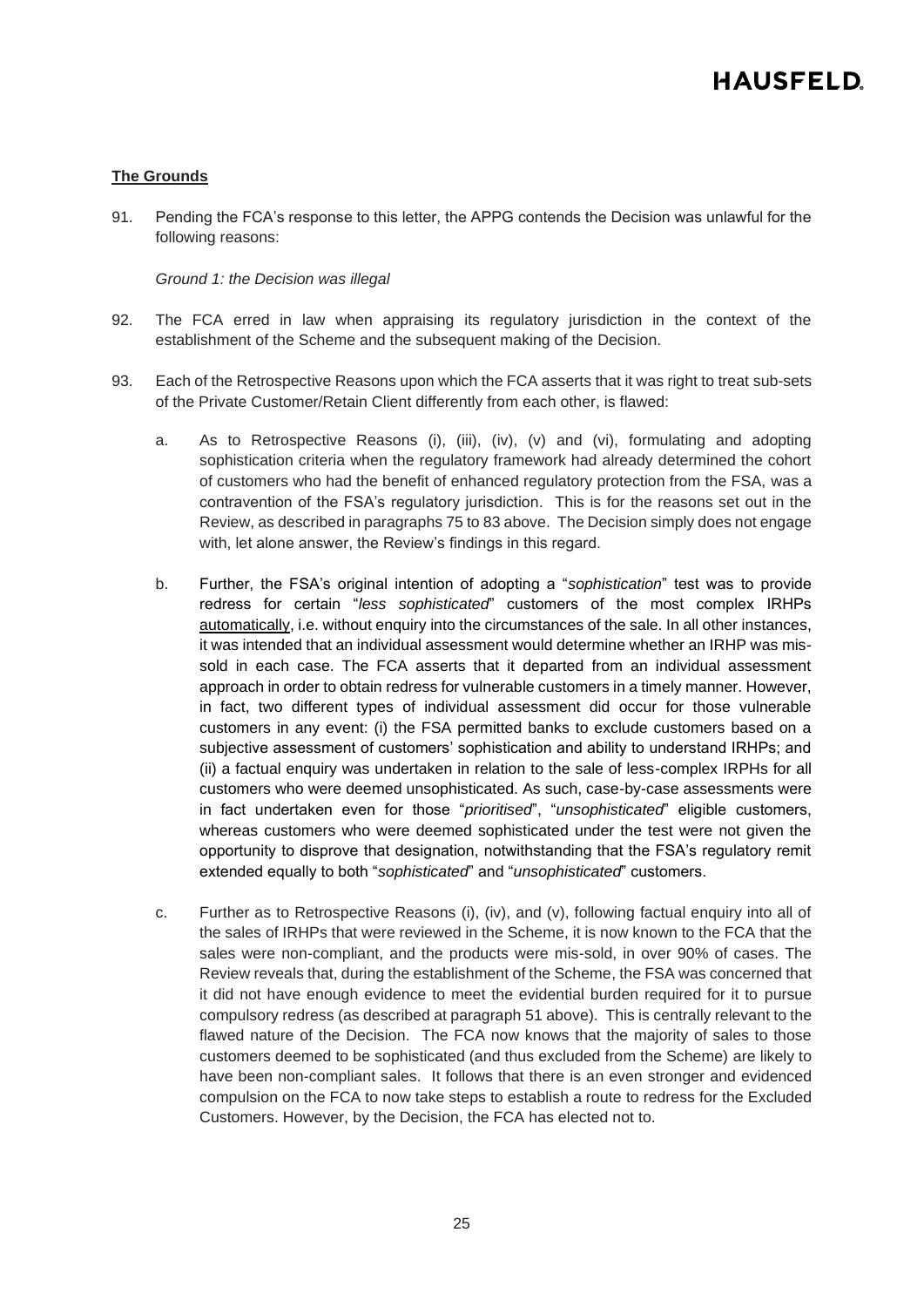- d. As to Retrospective Reason (ii), the FCA states that there is no evidence that the banks would have agreed to a scheme that included all Private Customer/Retain Clients. That is not accepted by the Claimant (nor would it be accepted, if alleged, that the banks would not comply with regulatory action by the FCA following the publication of the Review). It is more pertinent to the conclusions of the Review and the lawfulness of the Decision, given the extent of mis-selling that was revealed by the Pilot Review, that there is no evidence that the FSA sought to negotiate on this point at all. Its original proposals as to the purpose and application of the Sophistication Test were simply brushed aside. Further still, the FSA had in its power the ability to vary a firm's regulatory permissions (under section 45(1)(c) FSMA as in force at the relevant time) when it appeared "*desirable to exercise that power in order to meet any of its regulatory objectives*", and this could have been used to apply legitimate pressure on the banks to agree to a voluntary review that encompassed all customers who were subject to greater regulatory protection. In that context it is not accepted that the FSA had to trade away the regulatory protections of nearly 35% of relevant transactions in order to procure agreement from the banks to a voluntary scheme at all. Even if it had, as the Review points out, this was a situation of the FSA's making and it should not have found itself in this position<sup>69</sup>. The FCA has the same power to vary permissions today pursuant to s 55J of FSMA.
- e. As to Retrospective Reason (iii), the FSA misinterpreted the operation of s 5 FSMA (as it then applied to the FSA), and the FCA misinterprets the same provisions that apply now, which are found in s 1(c) FSMA. In this connection the APPG refers to and adopts as averments the conclusions reached in the Review on this issue:

*[The representation from the FCA that section 5 FSMA left it] reasonably open to the FSA to take the view that some customers falling within the Private Customer/Retail Client group likely would have appreciated the risks in purchasing an IRHP, and that any redress scheme should be limited to non-sophisticated customers in order to secure more timely redress given the very difficult financial circumstances that many of them were facing … does not…sit well with the legal and regulatory framework. Under FSMA, a "consumer" includes any person who uses regulated financial services, whether they be retail clients, investment professionals or market counterparties.1320 Given the breadth of the definition, a different level of protection is appropriate for different categories of such "consumers". This was reflected in the COB/COBS customer classifications/client categories. It does not follow, however, that the FSA or the FCA was justified in further differentiating, by reference to the consumer protection objective or at all, as between consumers within the same category without adequate objective justification and without prior proper consultation with stakeholders. I have also seen no contemporaneous evidence to suggest that the FSA analysed or justified the concessions it made from time to time by reference to the consumer protection objective.*<sup>70</sup>

f. As to Retrospective Reason (vi), the Scheme did provide redress for a sub-set of the relevant transactions, but it was achieved in dereliction of the regulatory obligations and

<sup>69</sup> Review, pg 305, para 22.

<sup>70</sup> Review, pg 319, paras 9 and 10.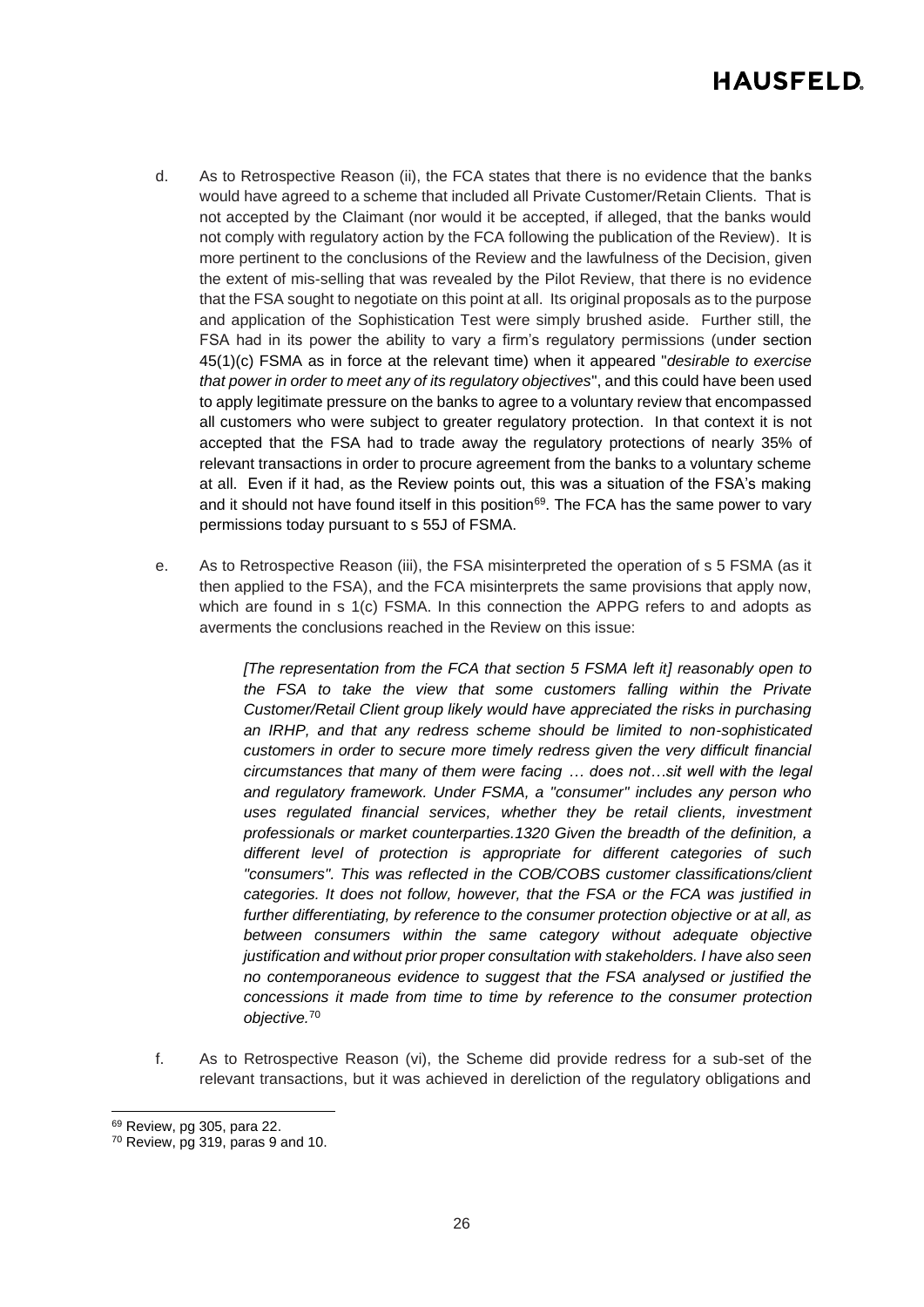duties owed by the FSA to those customers who were deemed sophisticated. This left thousands of customers without any redress, who in many cases had their businesses and lives ruined by the mis-selling of IRHPs. The FCA has failed to provide a remedy to this group of customers, which is a further breach of its regulatory obligations. As the FCA itself noted when considering the type of redress mechanism to adopt, *"opting for what seems initially to be swifter actions generally makes in practice for messier and delayed solutions in the longer run.*" The Excluded Customers have been waiting nearly a decade for the ability to seek redress, which has again been denied, this time by the Decision.

- 94. The Prospective Reason reveals that the FCA continues to err in law as to the scope of its regulatory jurisdiction. The duties and obligations that it owes to Private Customer/Retail Clients, as set out at in Part 7 of this letter above, are the same as those applicable to the FSA when the Scheme was established. The Prospective Reason appears to have provided a foundation upon which the FCA considers itself able to make the Decision, but the FCA's reasoning here is flawed and illegal, for the reasons set out above.
- <span id="page-26-0"></span>95. Each of the Additional Reasons is also flawed and supports the Claimant's averment that the Decision is illegal. In particular:
	- a. As to Additional Reason (a), it is a self-serving argument to state that the Decision is justified by the FCA's own decision as regards the scope of the Review and ignores the magnitude of the conclusions reached in the Review, notwithstanding its limited scope. It is noted nonetheless that "*on 30 September 2021 the FCA Board gave careful consideration to the findings of the Swift Report (which it saw in near final form) and the question of whether the FCA should seek to use its powers now to require any further redress to be paid to IRHP customers*" meaning that the FCA appears to accept that the terms of reference cannot reasonably influence whether the FCA should now consider redress in light of the Review, as it in fact proceeded to do.
	- b. In respect of Additional Reason (b), as to:
		- i. the time that has passed, the Claimant is not challenging the original scope of the Scheme, nor the original establishment of the Sophistication Test (though it is averred that both were unlawful) – it is challenging the Decision, which was made in December 2021, in light of the findings of the Review and subject to the regulatory framework in place at that time;
		- ii. discussions with stakeholders expressing reservations at the time, the Review has found that the contemporaneous consultations were deficient and took place after the eligibility criteria had been agreed, and no consultations with stakeholders appear to have taken place at all in respect of the Decision;
		- iii. "*unsuccessful*" judicial review proceedings at the time, the only proceedings which related to the eligibility criteria and the Sophistication Test was the case of *R (Jenkinson and ors.) v FCA*<sup>71</sup>, in respect of which the Review records (and the Claimant adopts as averments) the following:

<sup>71</sup> Judicial review case in 2013 (unreported; CO/5140/2013).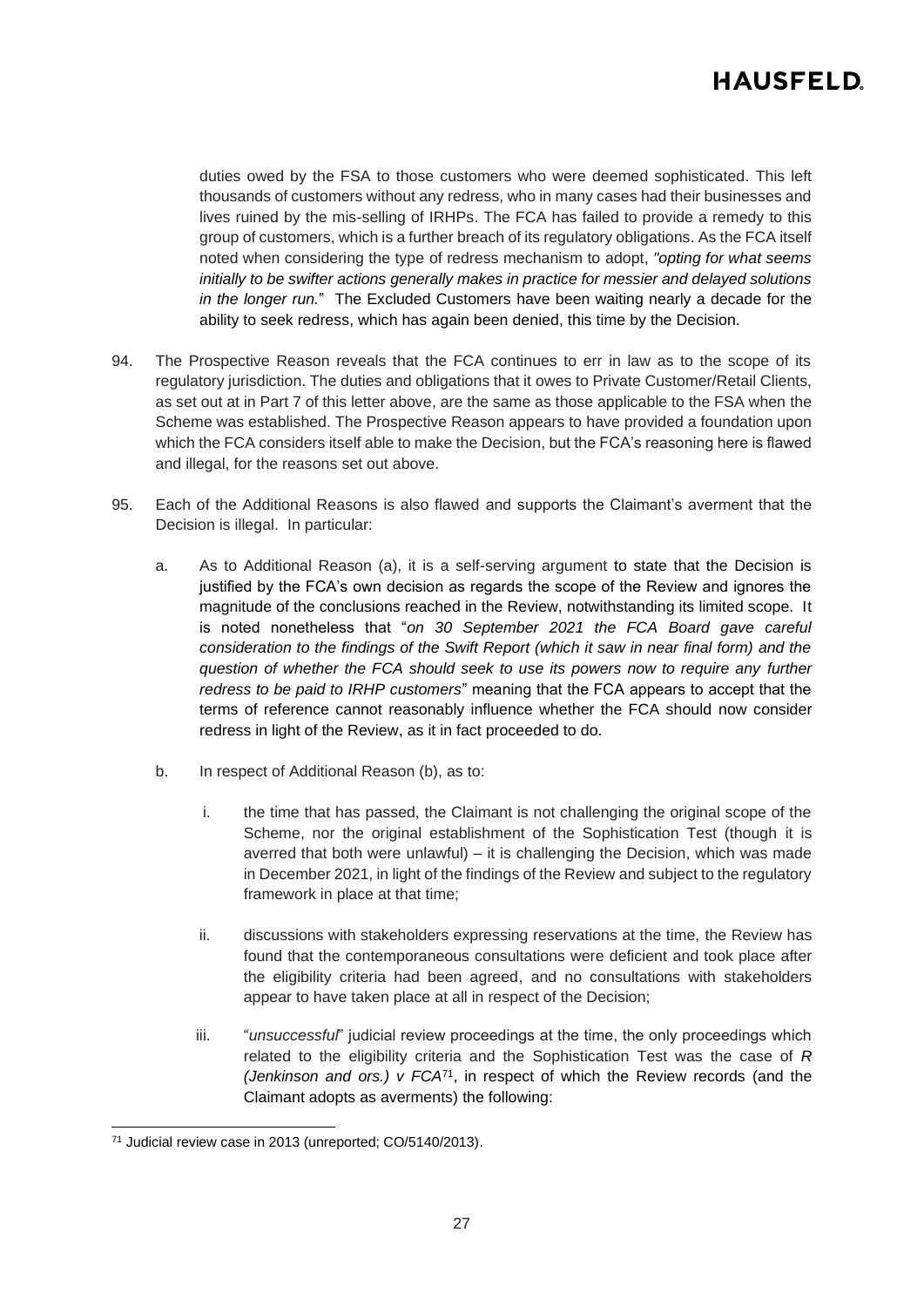*41. It was never clear, nor obvious, why customers who fell on the wrong side of the quantitative criteria (whether as set out in the Initial Agreement or as amended subsequently) should be excluded from the Scheme in the first place. The FSA appears to have proceeded on an impressionistic view that certain kinds of Private Customers/Retail Clients were deserving of regulatory protection, whereas others were not, without ever expressly articulating or testing that approach. On that basis, it adopted and varied the eligibility criteria (often at the instigation of the banks), with only a vague understanding of the real-world impact these changes would have on businesses that had been mis-sold IRHPs. This was particularly problematic as customers deemed sophisticated under the objective test had no opportunity of disproving this under the Scheme. The built-in asymmetry gave the banks 'two bites of the cherry'; whereas customers faced failing either the quantitative or qualitative test, without any adequate means of challenge. Such customers had no opportunity to demonstrate that they were in fact nonsophisticated, no matter how arbitrary the result produced by the strict application of the eligibility criteria was in their case.* 

*42. Overall, far from using the Pilot Stage to satisfy itself that only those with genuine knowledge and experience of IRHPs and their risks would be excluded, the FSA embarked upon a significant further narrowing of the eligibility criteria for the Scheme. Having made further concessions down to the last moment, it ended up with an untested, unsampled mix of criteria so complex they had to be set out in a diagram resembling an intricate ancestry chart.*

*43. As a result, in respect of some 10,000 excluded sales to customers, the banks were relieved of any responsibility under the Scheme to provide redress. The affected customers had no opportunity of arguing that they were mis-sold IRHPs, and were unable to obtain redress either under the Scheme or through any other action of the FSA/FCA. For the reasons explained above, I have concluded that this was not appropriate.* 

*44. I do not consider that the permission decision of the Administrative Court in R (Jenkinson and ors.) v FCA1372 ("R (Jenkinson)") alters this conclusion. The applicants in that case sought judicial review of a number of aspects of the eligibility requirements under the Scheme, including on irrationality grounds. In an order refusing permission to apply for judicial review, Silber J. gave only brief written reasons. No oral renewal hearing was sought. The issue before the High Court, however, was one of legality on a rationality review and in that context the judge emphasised the high threshold the claimants had to meet in that context and expressed hesitation about interfering with the exercise of discretion by a specialist regulator. In contrast, the issues in the ToR are much broader and relate to what was appropriate, not just rational. Moreover, the judge did not have before him the vast majority of the extensive evidence considered by this Review. Further, the Applicants did not challenge the critical distinction between 'sophisticated' and*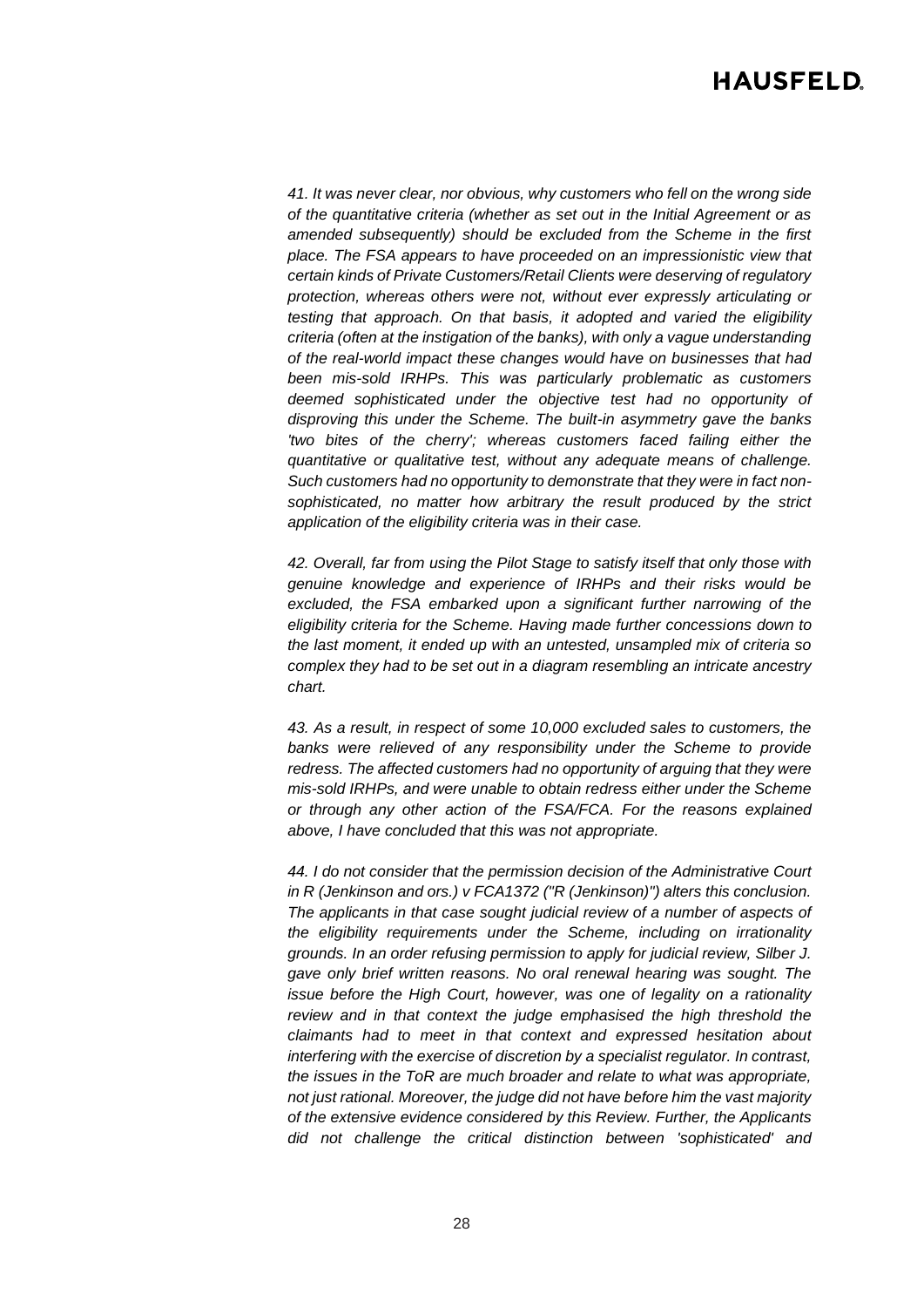*'nonsophisticated' customers within the same category. That being the case, it is unsurprising that the £10 million value test – the only aspect of the challenge in relation to which the applicants were not out of time – was not seen by the judge as irrational, but as an exercise of discretion as to how the test might be applied. In the circumstances, I am not persuaded that R (Jenkinson) is relevant to my conclusions.*<sup>72</sup>

- c. As to Additional Reason (c), the Claimant would repeat the points made at paragraph 90(c) above.
- d. As to Additional Reason (d), this is further evidence that the FCA continues to err in law as to the scope of its regulatory purview and obligations, and the matters set out in paragraph 90(e) above are repeated. The FCA refuses to engage with the central issue: the Review concludes (and the Claimant avers) that the FSA then, and the FCA now, was not and is not entitled to sub-divide Private Clients/Retail Customers for the purposes of the regulatory protections that are afforded, because s 5 FSMA then (and section 1(c) FSMA now) provides that the FSA/FCA was/is obliged to consider the appropriate degree of protection for all consumers (i.e. all Private Clients/Retail Customers), not to consider which consumers had protection at all (as it did when making the Decision). The FCA does not engage at all with this point.
- 96. Further, as a result of the matters described at paragraphs [60](#page-15-0) to [63](#page-17-0) above, the Claimant is concerned that the Decision was made, at least in part, as a result of undue influence from HM Treasury, whether as a result of the pressure exerted on the FSA at the time which continued to influence the FCA when making the Decision, or as a result of influence exerted by HM Treasury on the FCA around the time the Decision was made.

### *Ground 2 – The Decision is Irrational*

- 97. For the reasons described above, the Decision is: (i) based on an interpretation of the relevant regulatory framework applicable to the FCA that is manifestly incorrect; and (ii) made in circumstances where the FCA has the relevant statutory powers to procure redress in relation to the Excluded Transactions and is obliged to do so, such that no reasonable financial regulator could ever have come to it.
- 98. The Decision states in bald terms that the FCA considers that the FSA was entitled to exclude more sophisticated customers from the Scheme<sup>73</sup>. However, the Review explains clearly that the Decision is not based on evidence or on proper analysis and was wrong in law<sup>74</sup>. The information available to the FCA now further indicates that there is likely to have been widespread mis-selling in respect of the Excluded Transactions. The FCA, by the Decision, neither accepts nor engages with this finding of the Review.

<sup>72</sup> Review pgs 331-332.

<sup>73</sup> "…*we consider that it was reasonable and appropriate for the FSA to exclude from the Scheme the more sophisticated customers within the Private Customer/Retail Client class, given the FSA's regulatory aim of providing swift and certain redress to those who were in the most vulnerable circumstances among that varied customer base*", the Decision, para 1.11.

<sup>74</sup> "*I am clear that the FSA should never have agreed to limit eligibility for the Scheme, without adequate justification and consultation*", the Review, pg 324, para 21.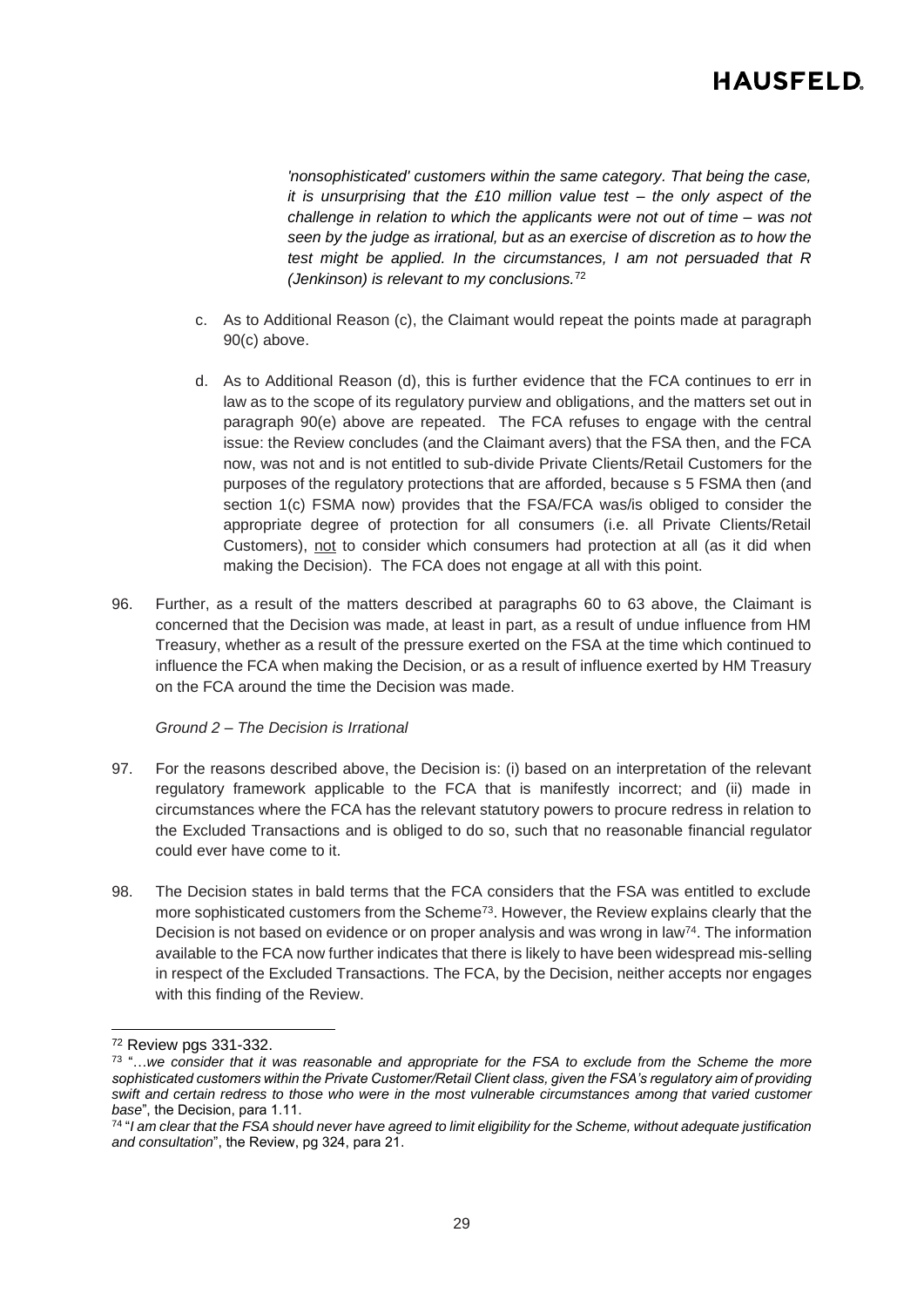*Ground 3 – The Decision is Procedurally Unfair*

- 99. The Scheme was established without any proper impact assessment in relation to the bank customers who were affected by it, and without any proper consultation with the relevant stakeholders. We refer, without limitation, to the following findings in the Review:
	- a. "*The changes to the eligibility criteria were all agreed 'behind closed doors', without consultation or explanation, meaning that customers found themselves suddenly excluded from the Scheme without knowing why this was being done and without any opportunity to comment before the changes were made*…"<sup>75</sup> .
	- b. "*As indicated above, I have seen no evidence of any adequate analysis or impact assessment underpinning the various changes, whether individually or collectively*" 76 .
	- c. "*There is nothing in the evidence before this Review that suggests that "consumer groups"*  were consulted on, or approved of, these changes"<sup>77</sup>.
	- d. "*Not only was the Scheme presented as a fait accompli, in respect of which there had been no consultation, but the intended beneficiaries (and the wider public) were not even informed about its full components*" 78 .
- 100. We note that the FCA's letter of 31 January 2022 suggests "*those decisions* [regarding the Scheme's eligibility criteria] *were widely discussed, with some stakeholders expressing reservations about them at the time*". That statement ignores the findings reproduced above. The FCA is wrongly equating the discussions that took place after the eligibility criteria were published with consultation when the eligibility criteria were agreed with the banks – as the Review records, the latter took place without any meaningful consultation with any stakeholders except the banks themselves.
- 101. Despite the findings of the Review in this regard, the Decision was made without any impact assessment or consultation at all. This was despite the FCA knowing at the date of the Decision (even if the FSA was not aware at the time of the Scheme) that sales were non-compliant and IRHPs were mis-sold in over 90% of cases, making it even more important now to offer redress to these customers (see paragraph [93.c](#page-24-0) above). The FCA's duty to consult is highlighted in the Review itself, <sup>79</sup> yet the FCA has failed to adhere to this duty in reaching the Decision.

*Reserve Grounds*

<sup>75</sup> Review, pgs 326-7, para 28.

<sup>76</sup> Review, pg 329, para 35.

<sup>77</sup> Review, pg 330, para 37.

<sup>78</sup> Review, pg 367, para 79.

<sup>79</sup> "*The lesson for the FCA is that, without well-evidenced objective justification, it should apply its Principles and rules without distinction to all who qualify for their protection. Where the FCA considers that there is an objective justification for limiting the scope of a remedy to only certain persons within the same class, there should be proper consultation with stakeholders before any such action is approved. In that context, the FCA should explain its*  intended approach and the reasons for it (for instance that that group alone has suffered detriment and/or that the *wider scope would be disproportionate) and allow affected persons and other stakeholders a proper opportunity to make representations in respect of the proposed restriction*", Review, pg 373.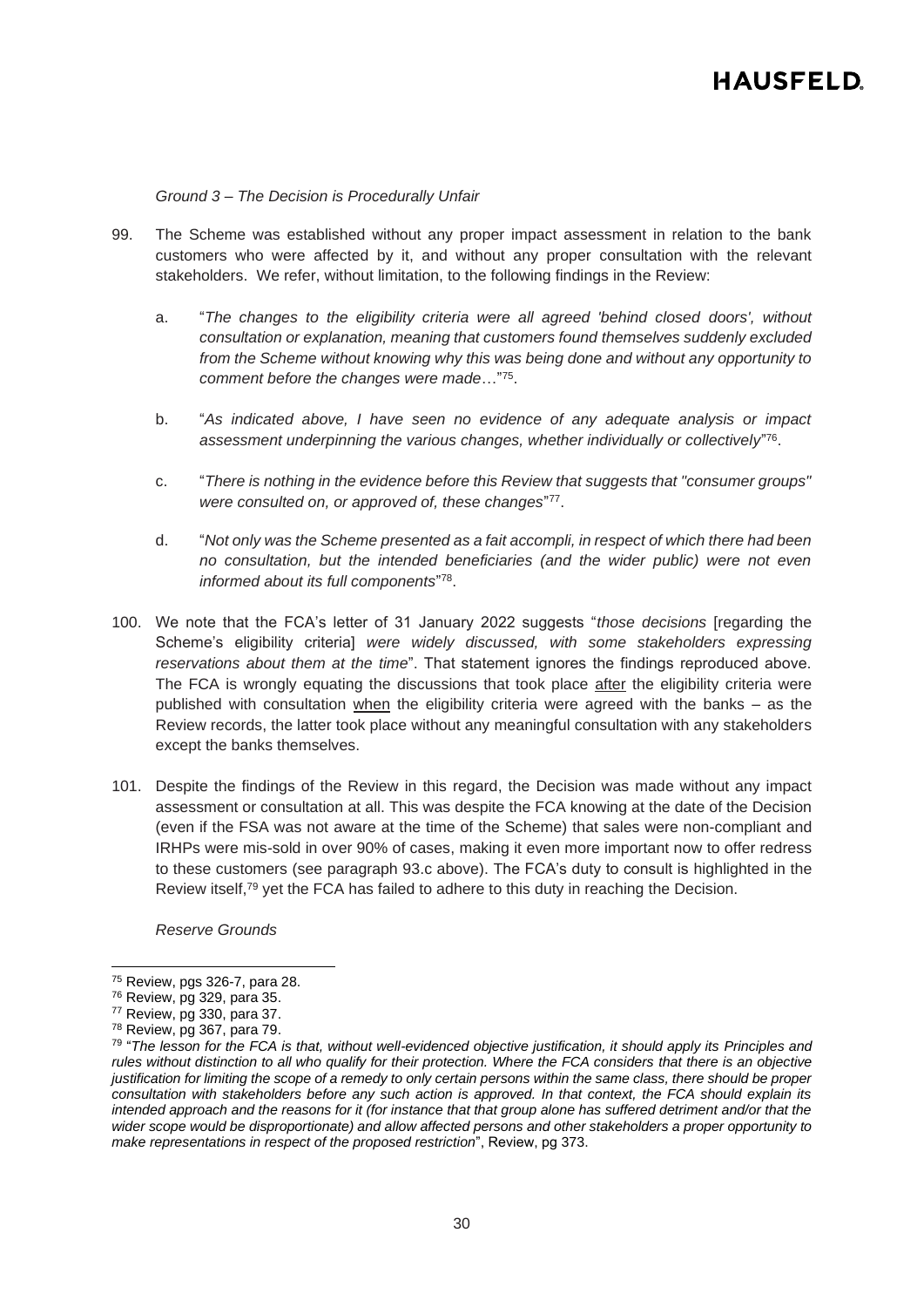102. The Claimant reserves the right to expand on the grounds set out above, following provision of the information and documentation sought below.

#### **Part 8 – Details of the action that the defendant is expected to take**

- 103. The Terms of Reference for the Review state that it is not intended to be a route by which the Scheme can be re-opened<sup>80</sup>. However, with the Review having reached such clear findings that sophisticated customers were wrongly excluded from the Scheme, the FCA cannot lawfully ignore them $81$ . Rather, it should revise the Decision to offer such customers redress.
- 104. There are a number of ways the FCA could do this. In particular, it could:
	- a. establish a new consumer redress scheme under s 404 of FSMA;
	- b. vary a firm's regulatory permissions to compel it to provide redress by way of agreement<sup>82</sup>; and/or
	- c. apply for or order restitution under ss 382 or 384 FSMA.
- 105. Because of the potential challenges associated with a s 404 scheme<sup>83</sup>, the Claimant considers that an appropriate revision to the Decision would be:
	- a. the imposition of requirements and variations of permissions to require the firms which participated in the Scheme to establish consumer redress schemes (or a single consolidated scheme) to provide redress to the Excluded Customers; and
	- b. to consider and consult in respect of using the same powers to require firms which did not participate in the Scheme, but in respect of which there is evidence of IRHP mis-selling, to establish a similar scheme, given that it is now known (as it was not at the time that the Scheme was established) how widely the problem of IRHP mis-selling extended.
- 106. In carrying out the above, the FCA should be acutely conscious of the criticisms and concerns raised in respect of the Scheme and the actions of the banks both in the Review and elsewhere. The Business Banking Resolution Service ("**BBRS**") may be an appropriate vehicle for such a redress scheme, but the Claimant and other stakeholders should be properly consulted as regards any implementation. For example, the Claimant is aware that at least one Excluded Customer was refused permission by the relevant bank to submit its claim to the BBRS. This would obviously be unacceptable if the BBRS was adopted as the vehicle.

#### **Part 9 – ADR Proposals**

<sup>80</sup> See the Terms of Reference at paragraph 4, page 424 of the Report.

<sup>81</sup> The FCA's letter of 31 January 2022 seeks to rely on the fact that the Review did not suggest that the Review be re-opened. However, the Review careful to record that its scope was delineated by the Terms of Reference – it is a self-serving argument to state that the Decision is justified by the FCA's own decision as regards the scope of the Review.

<sup>82</sup> Review, pg 69 para 83.

<sup>83</sup> Review, pg 382 para 32.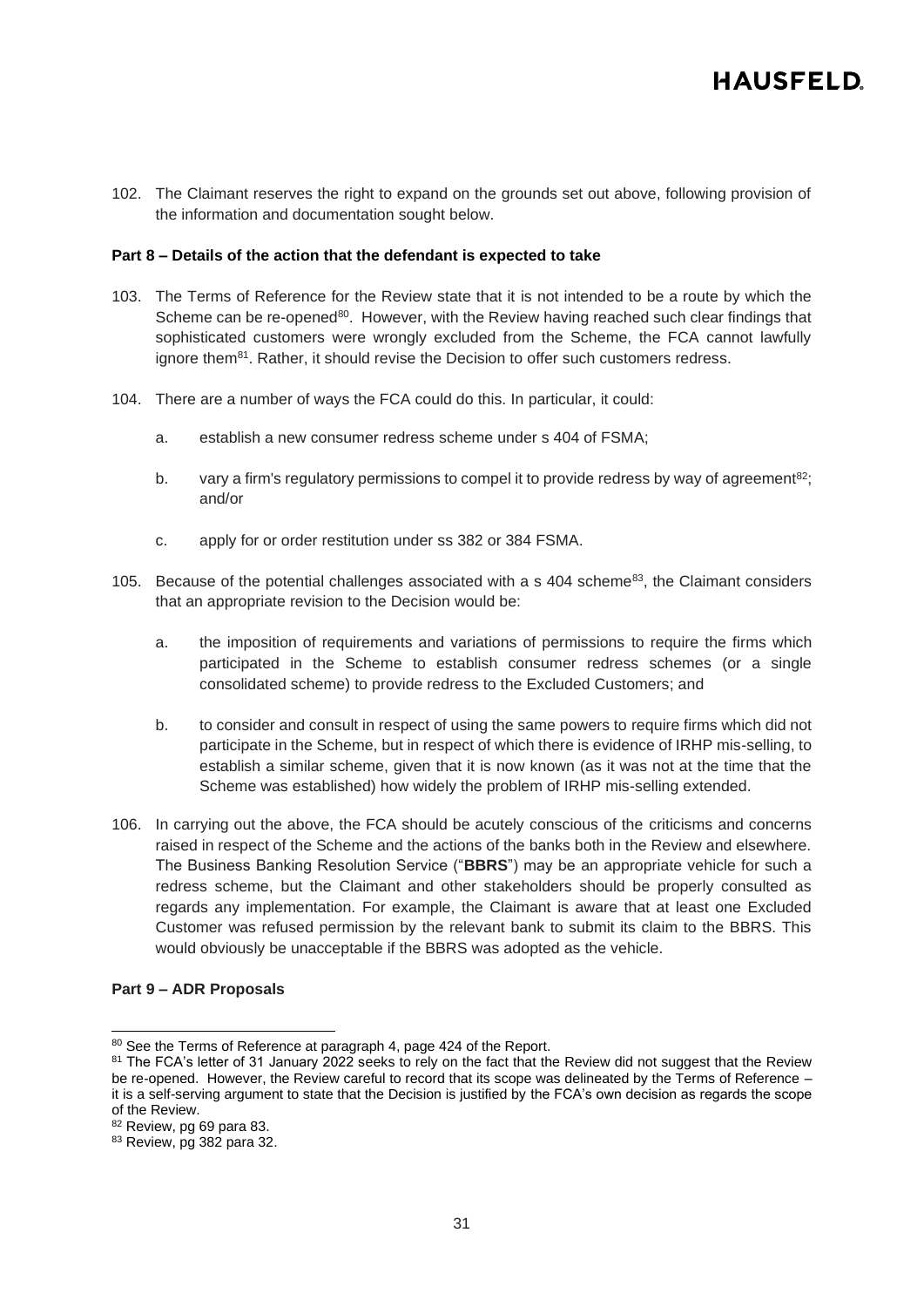107. The Claimant will consider whether ADR has any reasonable prospect of success in light of the FCA's response to this letter. The Claimant will be willing to consider an ADR mechanism that provides for redress in relation to the Excluded Customers and banks who did not participate in the Scheme, but such mechanism will need to be established promptly and upon the basis that the FCA accepts that the Decision is unlawful, as described above. The FCA would also need to agree to a stay of the legal proceedings (once issued) whilst any such considerations are ongoing.

### **Part 10 – Details of any Information Sought**

- 108. The FCA is urgently required to provide the following information:
	- a. Please describe the extent to which HM Treasury was consulted in respect of the Decision, including any individuals who were involved and the dates and methods of any relevant correspondence and/or meetings;
	- b. Please describe the extent to which the Banks that took part in the Scheme were consulted in respect of the Decision, including any individuals who were involved and the dates and methods of any relevant correspondence and/or meetings; and
	- c. Please explain what, if any, wider consultations were carried out in respect of the Decision.

### **Part 11 – Details of Any Documents That Are Considered Relevant and Necessary**

- 109. By the date set out for a response to this letter, the FCA is requested to provide copies of the following documents:
	- a. Minutes of the meeting on 30 September 2021 at which the FCA Board resolved to make the Decision and any briefing material provided to the Board which related to the Decision;
	- b. Correspondence with HM Treasury, the Banks and any other stakeholders in relation to the Decision and minutes or attendance notes of any calls or meetings with those parties;
	- c. Correspondence and records of meetings and discussions with HM Treasury relating to the events referred to at para 3.25 of the Decision, including, *inter alia*:
		- i. the letter to Mark Hoban MP on 29 June  $2012$ ;  $84$
		- ii. email records regarding the meeting organized by HM Treasury on 15 October 2012;<sup>85</sup>
		- iii. minutes and other records of meetings with HM Treasury from November 2012 to January 2013;86
		- iv. minutes of meetings with HM Treasury and Sajid Javid MP on 24 January 2013; $87$
		- v. email correspondence with HM Treasury on 24 and 25 January 2013;88

<sup>84</sup> Review pg 133, para 81.

<sup>85</sup> Review pg 155, para 43.

<sup>86</sup> Review pg 167, para 62 and pg 190 para 120.

<sup>87</sup> Review pg 188, para 116.

<sup>88</sup> Review pg 190, paras 120-121.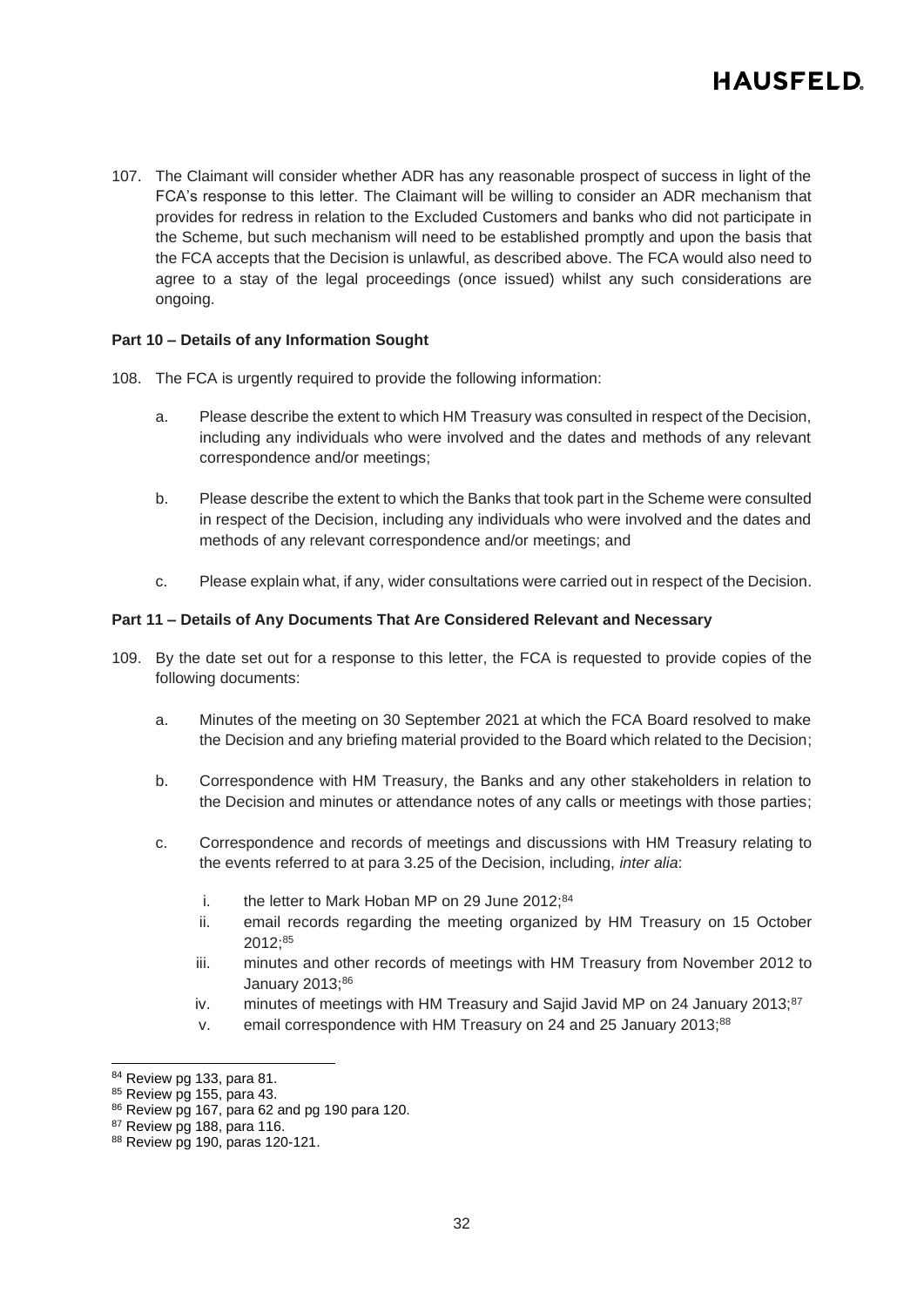- vi. email on 24 October 2013 summarising meetings with HM Treasury;<sup>89</sup>
- vii. email correspondence with HM Treasury on January 2013;<sup>90</sup>
- viii. internal email(s) on 29 January 2013 recording call with HM Treasury; 91
- d. Correspondence and records of meetings and discussions with the banks relating to the events referred to at para 3.25 of the Decision, including, *inter alia*:
	- i. minutes of the meeting on 11 June 2012 with Barclays;  $92$
	- ii. minutes of the meeting on 18 June 2012 with Barclays;  $93$
	- iii. minutes of the meeting on 27 June 2012 with Barclays;  $94$
	- iv. minutes of the meeting on 17 January 2013 with Barclays;  $95$
	- v. Minutes and other records of meetings with banks from November 2012 to January 2013;<sup>96</sup>
	- vi. minutes of and emails regarding the meeting with Lloyds on 17 January 2013;  $97$
	- vii. minutes of and emails regarding the meeting with RBS on 18 January 2013;<sup>98</sup>
	- viii. records of the call with RBS on 15 June 2012;<sup>99</sup>
	- ix. email correspondence on 17 June 2012;<sup>100</sup>
	- x. the letter from HSBC on 20 June 2012;<sup>101</sup>
	- xi. correspondence on 25 June 2012 to the banks providing the draft Initial Agreement;<sup>102</sup>
	- xii. emails on 12 July 2012<sup>103</sup> and in September and October 2012<sup>104</sup> in relation to the Pilot Review;
	- xiii. email to Lloyds on 6 December 2012; 105
	- xiv. email to Barclays on 10 December 2012; 106
	- xv. email correspondence with the Banks on 13 and 14 December 2012;<sup>107</sup>
	- xvi. email from HSBC on 18 December 2012; 108
	- xvii. letters from the Banks on 30 January 2013 confirming agreement in principle to the terms of the Scheme;<sup>109</sup>
	- xviii. emails to the Banks on 18 February 2013 and responses received on 1 March 2013; 110

- 90 Review pg 198, para 138.
- <sup>91</sup> Review pg 201, para 140.
- 92 Review, pg 117, para 56(a).
- $93$  Review, pg 117, para 56(c).
- <sup>94</sup> Review pg 127, para 72(d).
- 95 Review pg 166, para 61.
- 96 Review pg 175, para 61.
- 97 Review pg 188, para 114.
- 98 Review pg 188, para 115. 99 Review pg 117, para 56(a).
- 
- <sup>100</sup> As referred to in para 56(b) of the Review, pg 117.
- $101$  Review pg 118, para 56(d). <sup>102</sup> Review pg 124, para 67.
- <sup>103</sup> Review pg 147, para 26.
- <sup>104</sup> Review pg 156, paras 45-46.
- $105$  Review pg 169, para 67(b).
- <sup>106</sup> Review pg 169, para 67(b).
- <sup>107</sup> Review pg 169, para 68.
- <sup>108</sup> Review pg 169, para 67(b).
- <sup>109</sup> Review pg 201, para 141.
- <sup>110</sup> Review, pg 208, para 14.

<sup>89</sup> Review pg 189, para 119.